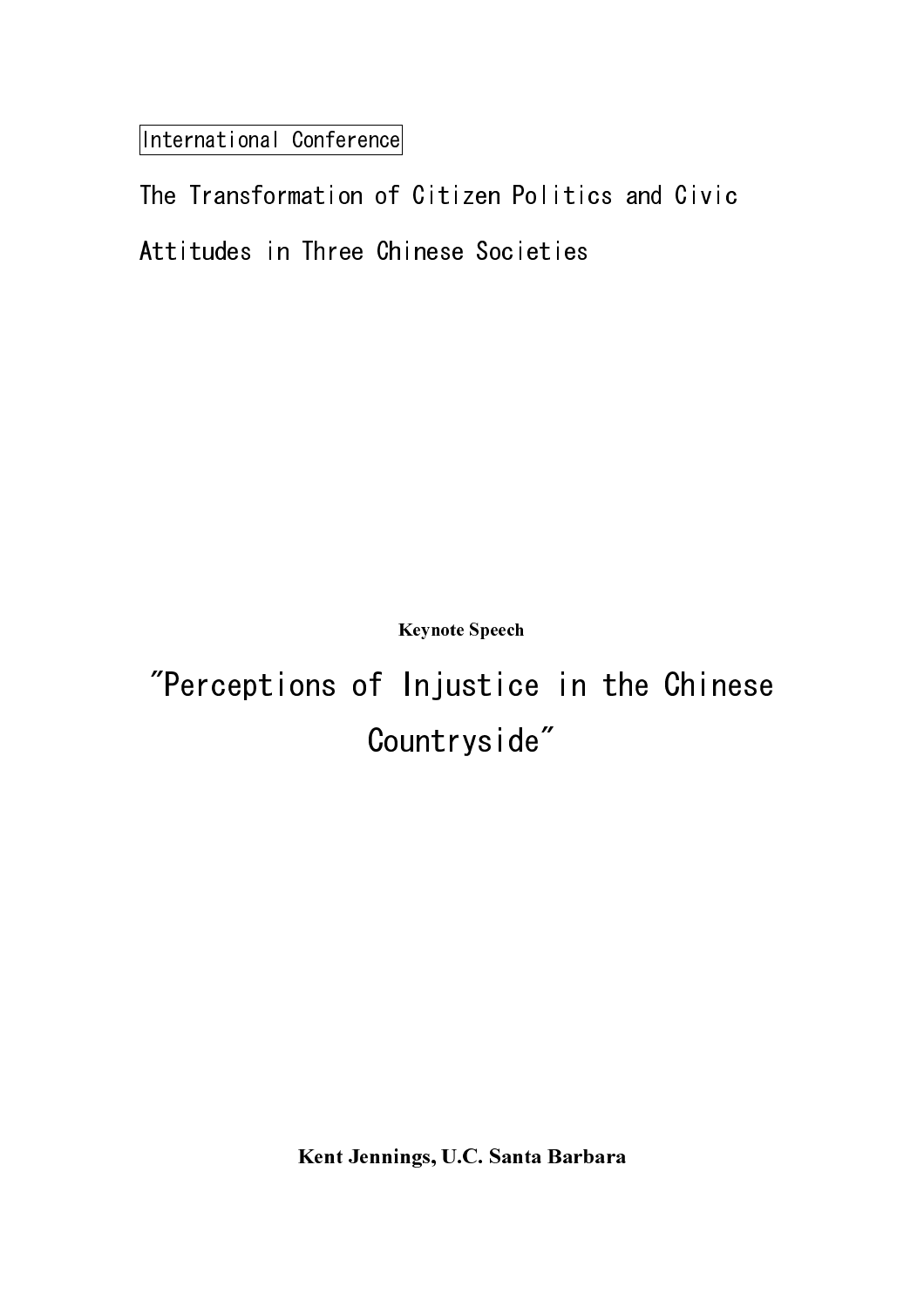Kent Jennings is Professor of Political Science at the University of California, Santa Barbara, and Professor Emeritus from the University of Michigan. He received his Ph.D. from the University of North Carolna and was at the Brookings Institution before joining the University of Michigan. Jennings has been a Visiting Professor or Scholar at the University of Oregon, Tilburg University in the Netherlands, the University of California, Los Angeles, and at Arizona State University, where he was the initial holder of the Barry Goldwater Chair of American Institutions. He has been a Fellow at the Center for Advanced Study in the Behavioral Sciences and at the Netherlands Institute for Advanced Study in the Behavioral Sciences, and was also a Guggenheim Fellow. In 1982 he was elected to the American Academy of Arts and Sciences, and in 1989 and 2002 he received a Mentor of Distinction Award from the Women's Caucus for Political Science. Jennings served as president of the International Society of Political Psychology in 1989-90 and of the American Political Science Association in 1997-98. He has published over seventy articles and chapters in leading scholarly journals and collections and is the author or co-author of Community Influentials, The Image of the Federal Service, The Political Character of Adolescence, Governing American Schools, Generations and Politics, Parties in Transition, and Continuities in Political Action. His current research interests include the longitudinal analyses of political behavior and attitudes, mass public opinion and participation in diverse contexts, and gender and politics.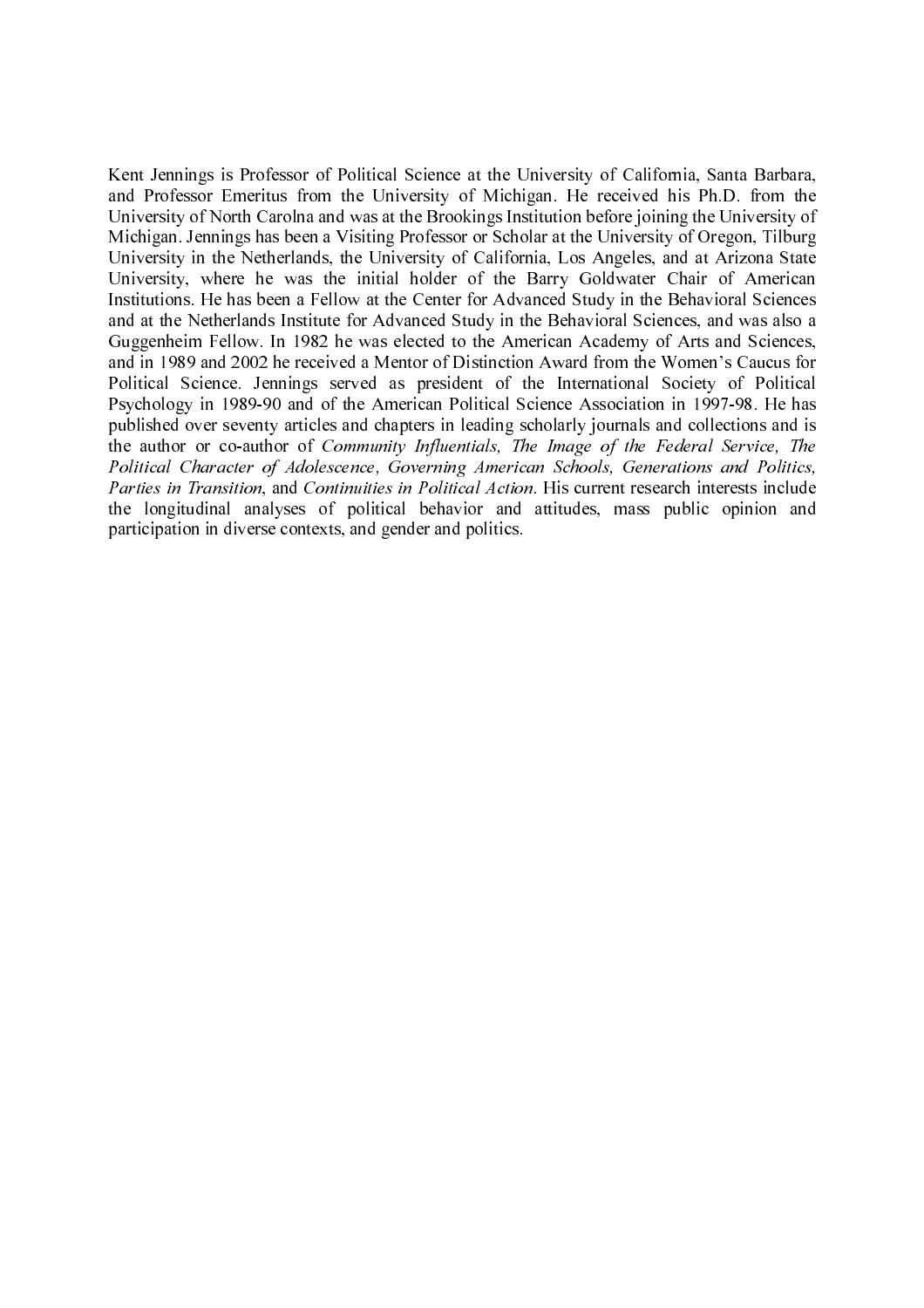# **Perceptions of Injustice in the Chinese Countryside**

M. Kent Jennings

and

Kuang-hui Chen

University of California, Santa Barbara

Prepared for an International Conference on

"The Transformation of Chinese Politics and Civic Attitudes in Three Chinese Societies"

> November 19-20 Academia Sineca Taipei, Taiwan

The data employed in this paper were generated by a collaborative research project that originally involved participants from the University of Michigan and Peking University. We are indebted to all these other participants, especially to Shen Mingming and Yang Ming of Peking University and Melanie Manion of the University of Wisconsin. Funding for the project came from the Luce Foundation, the National Science Foundation, and the Chinese State Education Commission.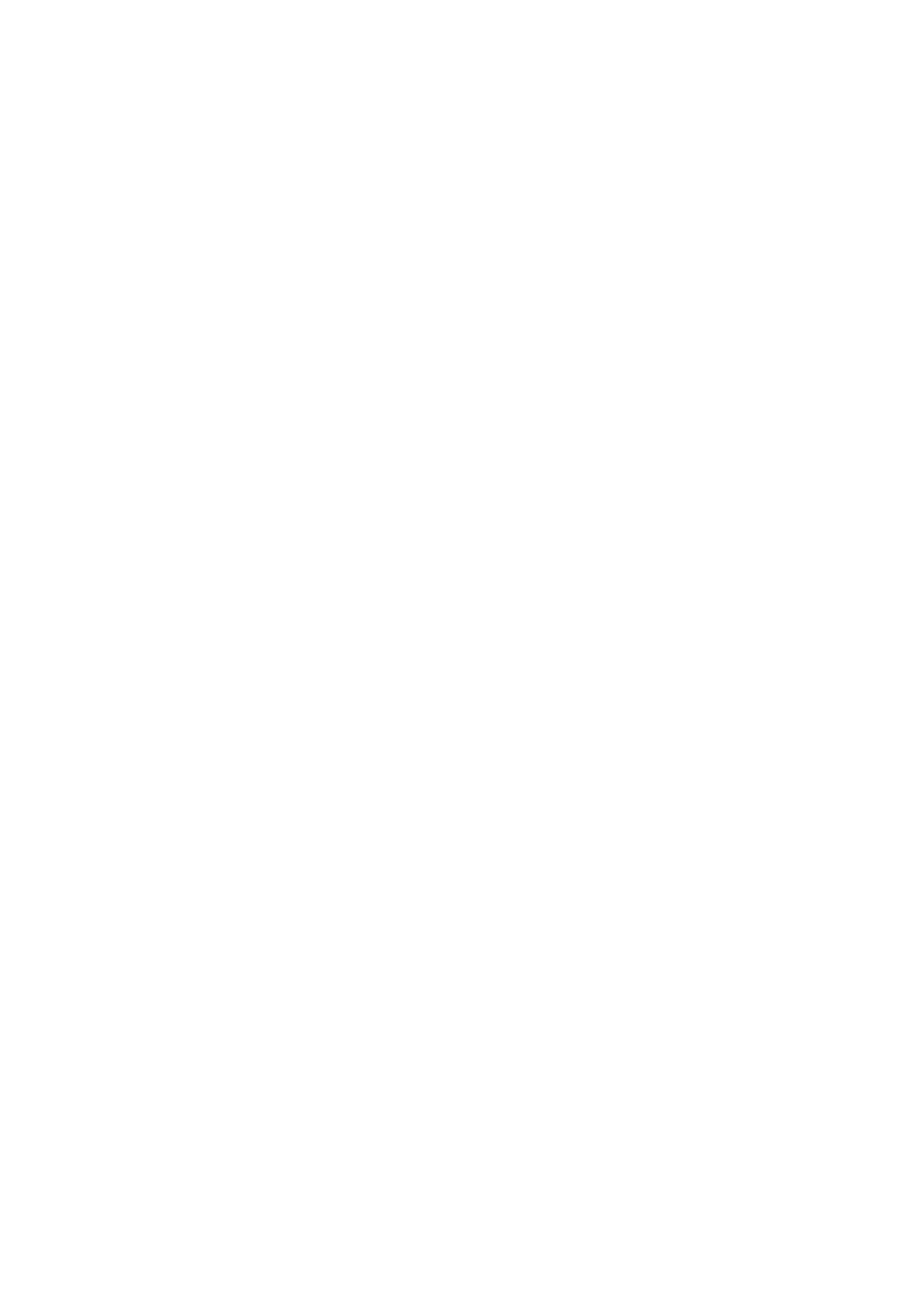# **Perceptions of Injustice in the Chinese Countryside**

"When the perfect order prevails, the world is like a home shared by all…peace and trust among all men are the maxims of living…There is caring for the old; there are jobs for the adults; there are nourishment and education for the children. There is a means of support for the widows, and the widowers; for all who find themselves alone in the world; and for the disabled…A sense of sharing displaces the effects of selfishness and materialism. A devotion to public duty leaves no room for idleness. Intrigues and conniving are unknown…These are the characteristics of the ideal world, the commonwealth state."

(Confucius, *The Record of Rites, Book IX, The Commonwealth State*)

"See how the Fates their gifts allot, For A is happy--B is not. Yet B is worthy I dare say, of more prosperity than A" (*The Mikado*, Act II)

These two quotations highlight the frequent disparity between the goals of a just society and the reality of allocations that characterize ongoing societies. Many instances of unfairness that come to our attention are personal and affect only the individuals involved. They may be no less important for those individuals, but neither society nor history assign them the importance that they give to instances of systematic, social injustice. These are more categorical and typically involve broad collectivities. They grow out of institutional practices and behavioral patterns that are may be assessed in terms of whether they are just or unjust. In this paper we utilize data from a 1996 four-county survey in order to explore various aspects of social injustice as seen through the eyes of ordinary citizens in the Chinese countryside.

# Social Injustice and Relative Deprivation

Recent work on social justice has followed four main paths: relative deprivation, distributive justice, redistributive justice, and procedural justice (Tyler et al. 1997). The present effort emphasizes a variation of relative deprivation theory but also employs concepts associated with distributive justice. Survey questions deliberately posed to elicit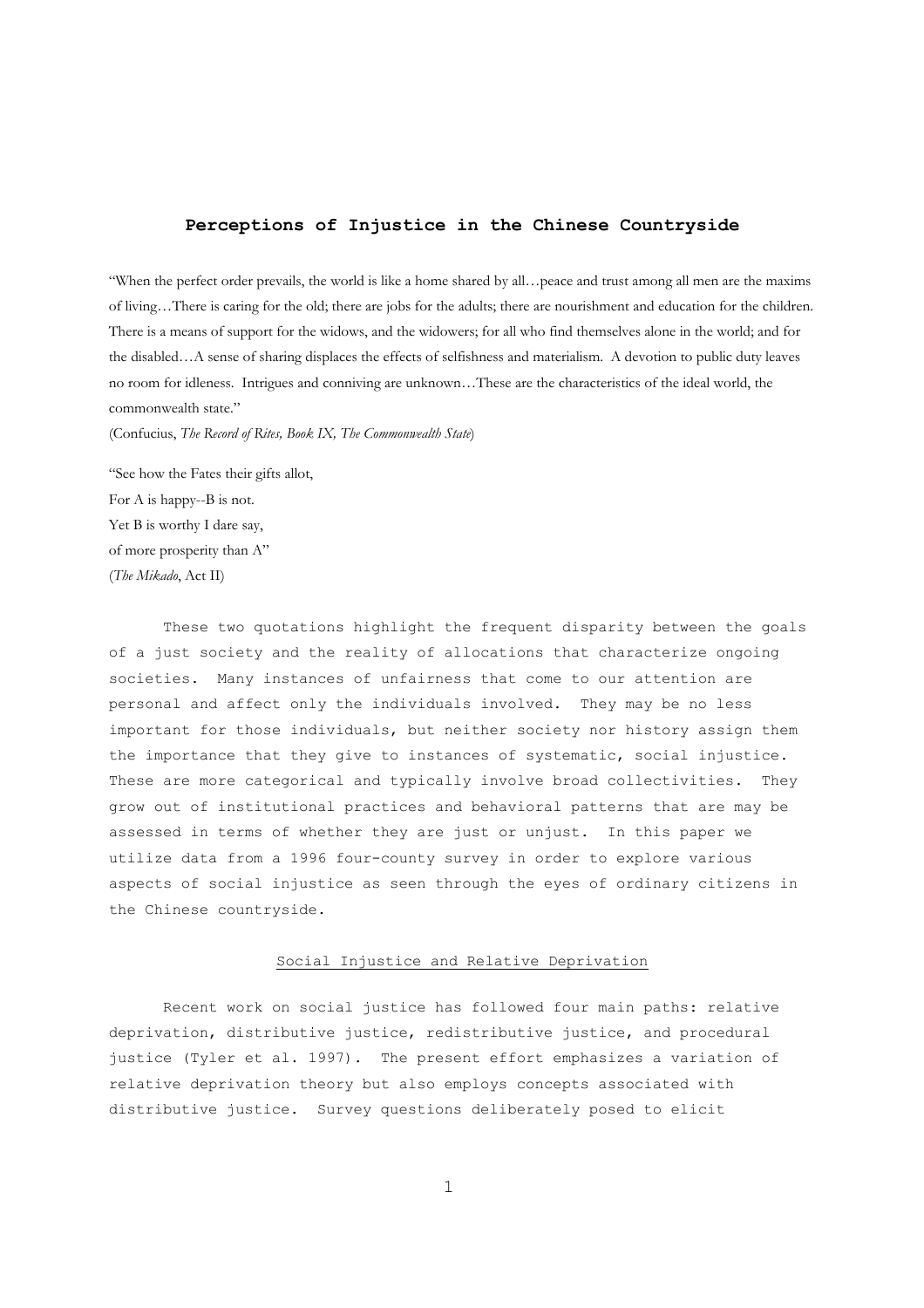responses about perceived overprivilege and underprivilege take advantage of the relative deprivation framework. In seeking to account for the normative underpinnings of these perception and the political consequences of such perceptions we draw on concepts from models of distributive justice.

Although felt injustice may not always accompany a sense of relative deprivation, we assume, for present purposes, that such is the case. One virtue of the relative deprivation approach is that it recognizes that the locus of deprivation can be either at the personal (ego) or group (fraternal) level. Individuals can experience personal, egoistical deprivation when they compare themselves with other members of their own group, or with themselves over time. They can also experience fraternal deprivation when they compare the outcomes of their own group with the outcomes of other groups (Runciman 1966).

But even this distinction does not fully encompass the ways in which a feeling of relative deprivation can be translated into a sense of felt injustice, for it continues to emphasize "deficients" and still focuses on individuals and their own groups. An extension of the theory provides two additional levels of subjective deprivation (Crosby and Gonzales-Intal 1984). In the reformulation attention shifts away from individuals and their own groups to that of other individuals. Thus one new category consists of other persons or groups. An individual feels, for example, that Group A is being deprived of social recognition or that Group B is lacking full protection of the law.

The second new category is more radical conceptually because it deals with felt injustices about another person's or group's undeserved possession of goods. Illustratively, an individual might feel that Group A reaps too much economic reward or that Group B receives undue perquisites under the law, without either condition necessarily depriving deserving others. "Group surfeits" is perhaps an awkward addition to the lexicon of deprivation theory but a most useful one as well. Including over- and underprivileged groups in our framework signals a shift in focus from a concern about micro-justice, the focus of most of the early empirical work on justice, to that of macrojustice (e.g., Brickman et al 1981; Deutsch 1985; Rasinski 1987; and Kluegel, Mason, and Wegener 1995).

It is reasonable to argue that felt injustices with respect to undeserved rewards and undeserved deprivations on the part of other groups have helped fuel many social and political movements of the past. Feelings of personal and group deprivation alone could hardly account for the massive

 $\mathfrak{D}$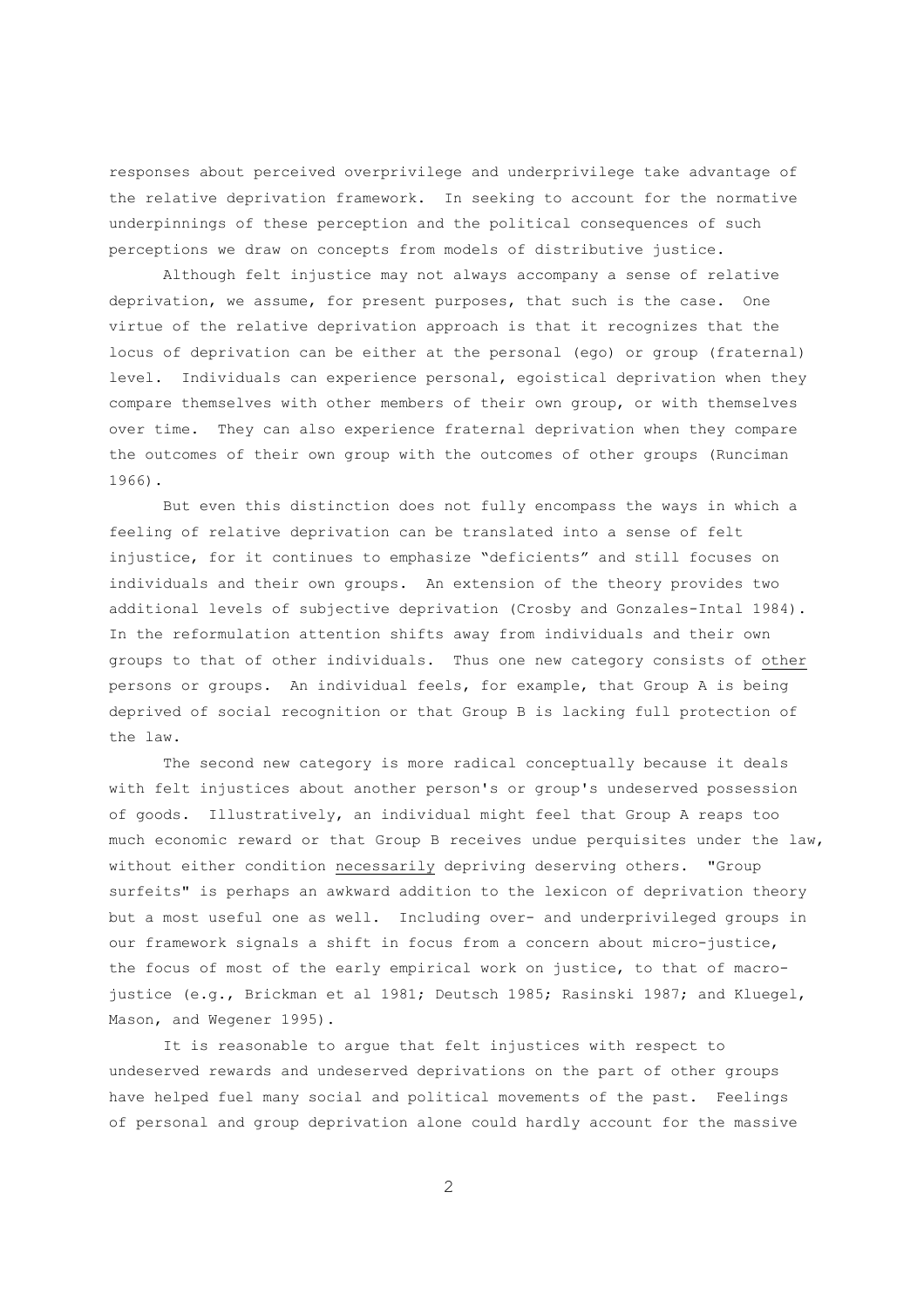numbers of people who have been motivated out of a sense of injustice with respect to a variety of the major conflicts. At times these perceptions of group surfeits and deficients have resulted in what would usually be termed progressive outcomes, as in the introduction of redistributive policies, the extension of political equality, and the expansion of human rights. At other times, of course, felt injustices have bred persecution, severe intergroup tensions, civil disorder, and armed conflict

Most of the empirical work involving macro-justice has been conducted in western societies (e.g., Hochschild 1981; Verba, et al 1987; and Frolich and Oppenheimer 1992).<sup>1</sup> More recently postcommunist societies have also been included, most notably in the cross national project, *Social Justice and Political Change* (Kleugel, Mason, and Wegener 1995). In contrast, this paper draws on research conducted in China $^2$  and attempts to put the findings, at various points, in comparative perspective. China presents a special case not simply because of its population size, but also because of its unique cultural traditions, demographic make-up, dramatic political upheavals during the twentieth century, and—more recently—bold moves on economic reform and tentative steps toward political reform. In the following sections we describe our methodology, the magnitude of felt injustice, the groups perceived to be over and under rewarded, the determinants of felt injustice, the effects of felt injustice on political participation, and, finally, some effort to put the results in larger perspective. The data to be used here are based on a probability survey of the general public, aged 18 years and older, carried out in the spring of 1996 in four purposively selected rural or semi-rural counties distributed across the provinces of Anhui, Hebei, Hunan, and Tianjin. That survey, in turn, builds upon a 1990 prior survey in those counties in which a multistage sampling strategy was used such that five townships within each county were initially chosen with a probability proportionate to size (pps) and stratified by income, followed by a selection (using pps) of three

 $\overline{\phantom{0}}$ 

<sup>&</sup>lt;sup>1</sup> There is a large literature on discrimination and entitlement, especially with respect to the United States, but this scholarship usually employs a different conceptual framework than that associated with social justice per se.

<sup>&</sup>lt;sup>2</sup> Perhaps the closest approximation to survey work on social justice in China comes in questions referring to the worthiness and consequences of economic reform.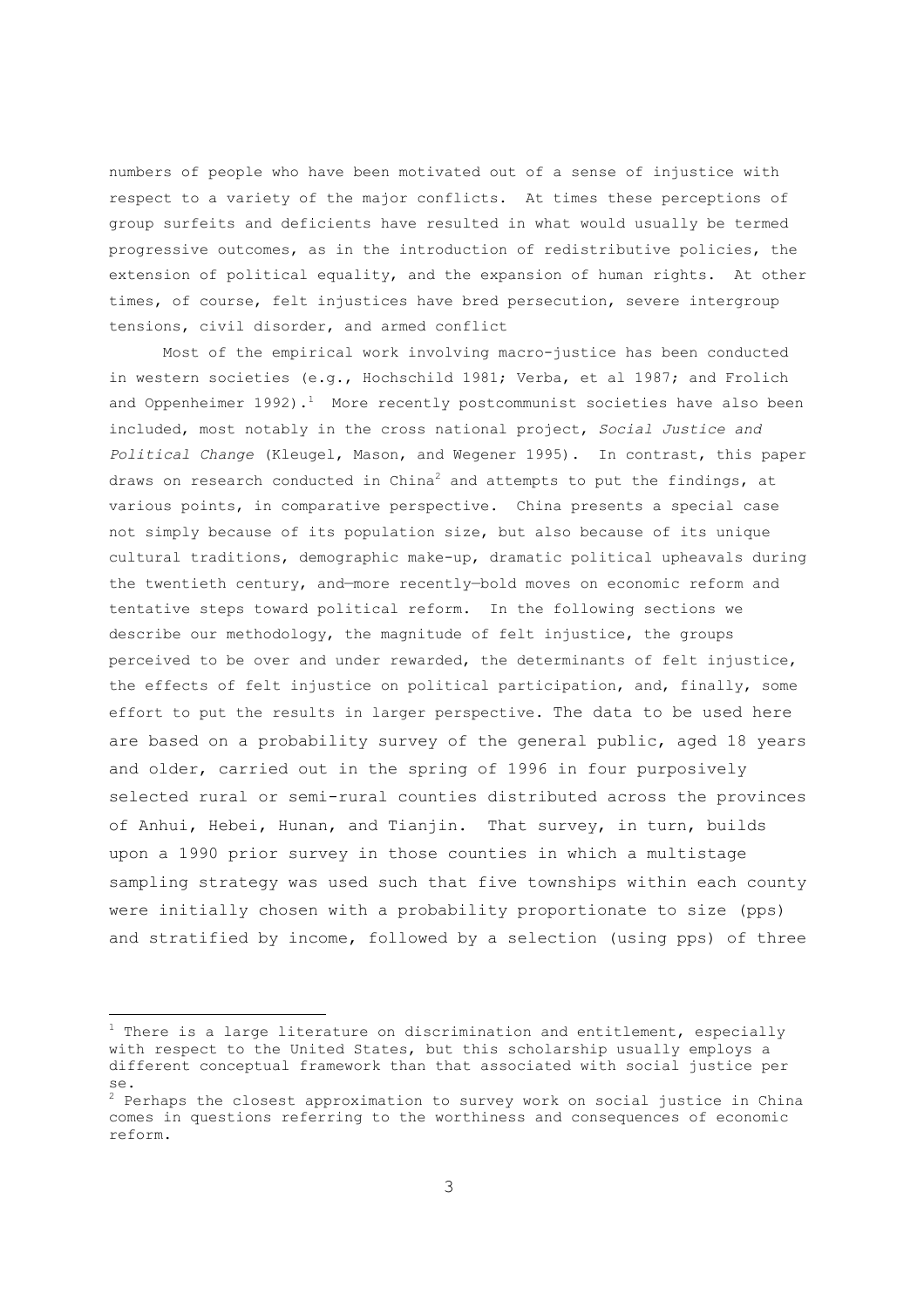villages within each township, and then a systematic sampling of around 20 individuals drawn from the village registers.

The 1996 sample consists of two main elements, the major portion being 835 respondents from the 1990 survey who remained in their same domiciles and who agreed to be reinterviewed (retention rate of 66%). The second major element is composed of two supplements that, when added to this panel component, yield a representative cross-sectional sample as of 1996. One supplement takes into account the newly eligible 18-23 year olds who entered the target population between 1990 and 1996 (N=152). A second supplement compensates for the losses from wave 1 and the degree of out-migration from the counties and involves a fresh mini-sample of the 18 and over population (N=427). Taken together the three elements make up a cross-section sample within each county for a total of 1414 cases.

The data to be used here are based on a probability survey of the general public, aged 18 years and older, carried out in the spring of 1996 in four purposively selected rural or semi-rural counties distributed across the provinces of Anhui, Hebei, Hunan, and Tianjin. That survey, in turn, builds upon a 1990 prior survey in those counties in which a multistage sampling strategy was used such that five townships within each county were initially chosen with a probability proportionate to size (pps) and stratified by income, followed by a selection (using pps) of three villages within each township, and then a systematic sampling of around 20 individuals drawn from the village registers.

The 1996 sample consists of two main elements, the major portion being 835 respondents from the 1990 survey who remained in their same domiciles and who agreed to be reinterviewed (retention rate of 66%). The second major element is composed of two supplements that, when added to this panel component, yield a representative cross-sectional sample as of 1996. One supplement takes into account the newly eligible 18-23 year olds who entered the target population between 1990 and 1996 (N=152). A second supplement compensates for the losses from wave 1 and the degree of out-migration from the counties and involves a fresh mini-sample of the 18 and over population (N=427).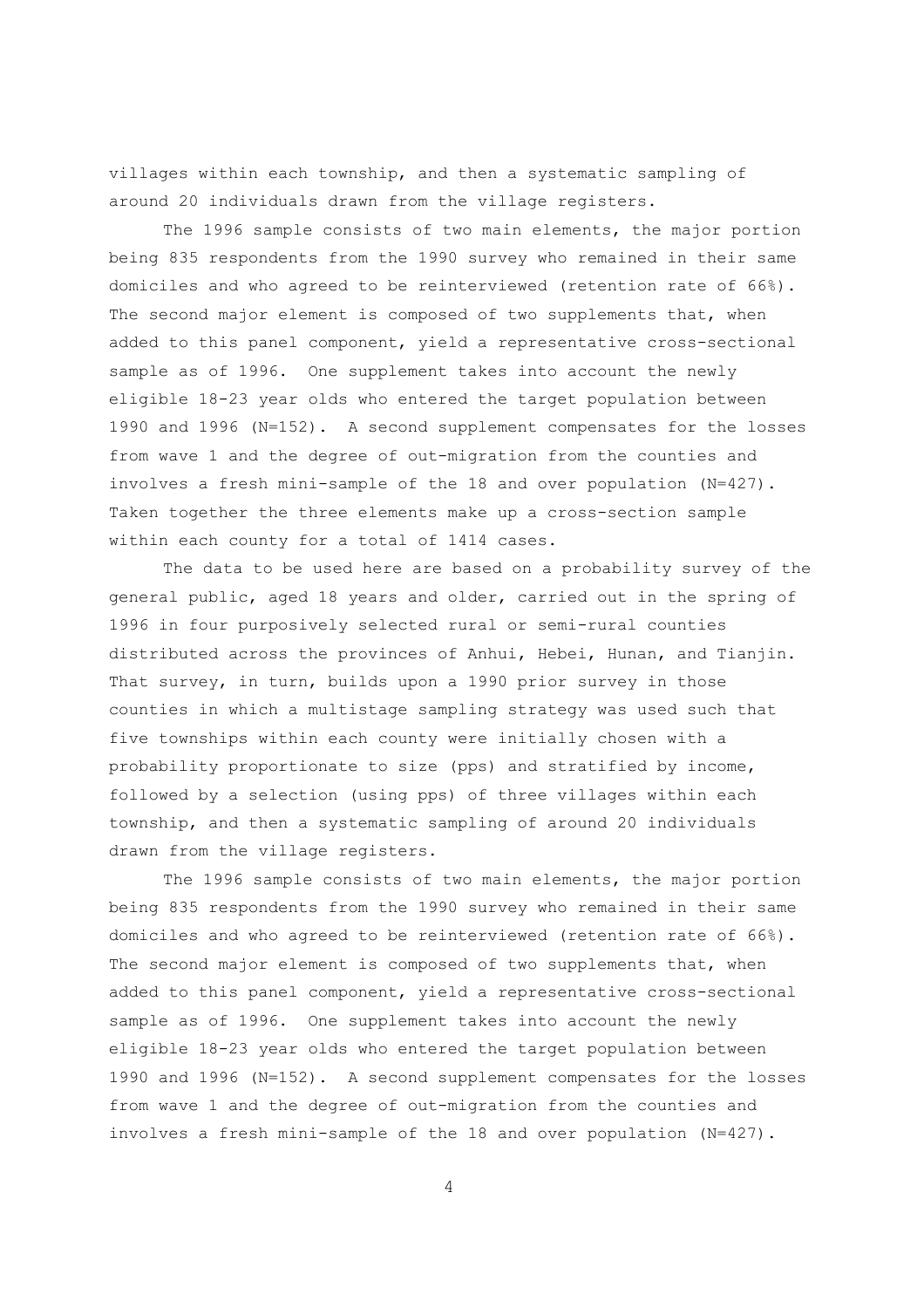Taken together the three elements make up a cross-section sample within each county for a total of 1414 cases.

# The Magnitude of Felt Injustice

Just how widespread are feelings of social injustice in the Chinese countryside? Do ordinary people sense that institutions work to allocate burdens and benefits unjustly? Do they believe that some actors are receiving undue rewards while others are being denied their just desserts? We address these topics by utilizing villager responses to a sequence of open-ended questions adapted from those used in the cross-national Political Action study (Barnes, Kaase et al. 1979a, 1979b; Jennings and van Deth 1989). These questions put the issue very broadly, refer to relative deprivation at a macro level, and are shaped in the form of just desserts:

The wording of the questions was as follows:

1) "Do you think there are people today who get more than their fair share? That is, do some people get more benefits and rights than they deserve? " [If yes] What kinds of people would that be?"

2) "Are there people today who get less than their fair share? That is, are there some people who don't get the benefits and rights they deserve?" [If yes] What kinds of people would that be?"<sup>3</sup>

We turn first to the two root questions. In evaluating the responses it is important to note the distinction between inequalities that are simply identified and those that are both identified and perceived to be unjust. The respondents must acknowledge the existence of inequalities and then conclude that they are unfair. The focus on unjust inequalities is crucial from a political perspective, for unless they are seen as unjust, the likelihood of remedial political action is diminished.

Table 1 shows the responses to each question, with missing data included and excluded. The issue of don't knows and other forms of missing data is a common one in survey research in China, especially in the rural areas and especially when questions appear to involve cognitive abilities. Shi (1996) argues persuasively that the majority of the missing data of this sort originates from cognitive factors, indexed in part by the strong

 3 The Chinese versions read: ""Nin renwei xianzai youmeiyou shenme ren dedao de dongxi chaoguo le tamen suo ying dedao de? … Tamen dou shi shenmeyang de ren? (Haiyou bie de ren ma?)" and "Xianzai youmeiyou shenme ren dedao de dongxi bi tamen ying dedao de yao shao? … Tamen dou shi shenmeyang de ren? (Haiyou bie de ren ma?)"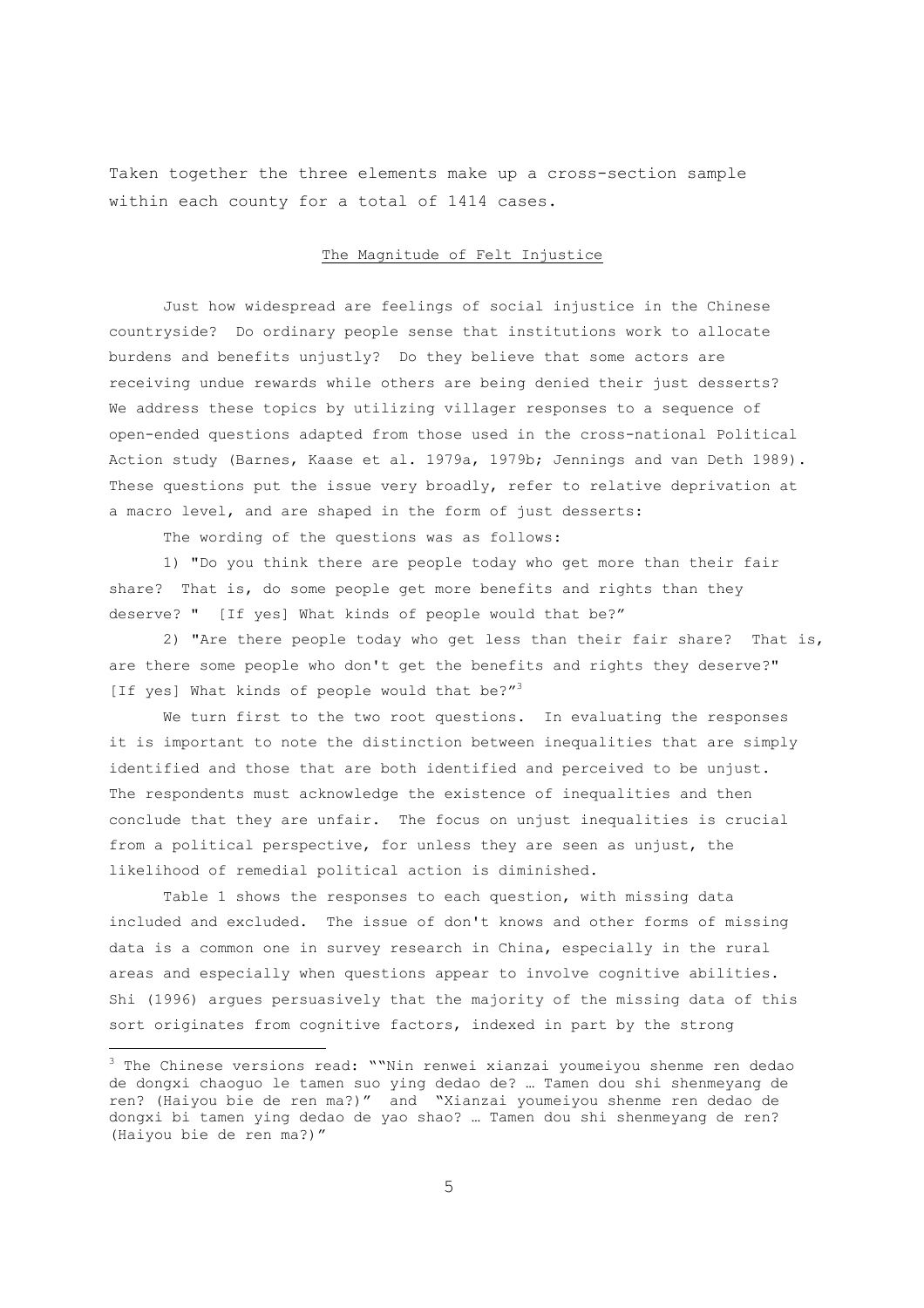predictive power of education, rather than being driven by political fear. In a more extensive analysis of several surveys Zhu (1996) finds that item non-response is especially high on knowledge (and ideology) questions and that education is a very strong predictor of overall item non-response. Our analysis, summarized in Appendix, also favors the cognitive ability position.

A second feature demonstrated in Table 1 is that injustice of both types--advantage and disadvantage--is widely perceived by these countryside residents, even allowing for the substantial amount of missing data. Whatever scruples some respondents might have had about not admitting to unfair distribution of goods in their communities is more than made up for by the large numbers acknowledging that some people receive more and some less than they deserve. At the same time, the proportion denying unfairness is not negligible. Although the latter undoubtedly recognize that unequal distributions do exist, they do not see such inequalities as unjust.

|                  | Yes | No              | Not<br>sure | DK | Totals N |        |
|------------------|-----|-----------------|-------------|----|----------|--------|
|                  |     | All responses   |             |    |          |        |
| Overprivileged?  | 54% | 14              | 5           | 27 | 100      | (1407) |
| Underprivileged? | 47% | 23              | 3           | 27 | 100      | (1407) |
|                  |     | Valid responses |             |    |          |        |
| Overprivileged   | 79% | 21              |             |    | 100      | (956)  |
| Underprvileged   | 68% | 32              |             |    | 100      | (986)  |
|                  |     |                 |             |    |          |        |

**Table 1** 

## **Beliefs about the Presence of Social Injustice**

Note: Data are scale weighted.

Removing the missing data cases, as is done in the lower half of Table 1, shows the distributions for villagers who did express an opinion. The modest gap showing more overprivilege than underprivilege when taking all responses has now expanded when considering only valid answers. Even though perceived unfairness prevails over fairness with respect to both types of equity, attributions of advantage occurred somewhat more often than did those of disadvantage. People were more willing to concede that unjust rewards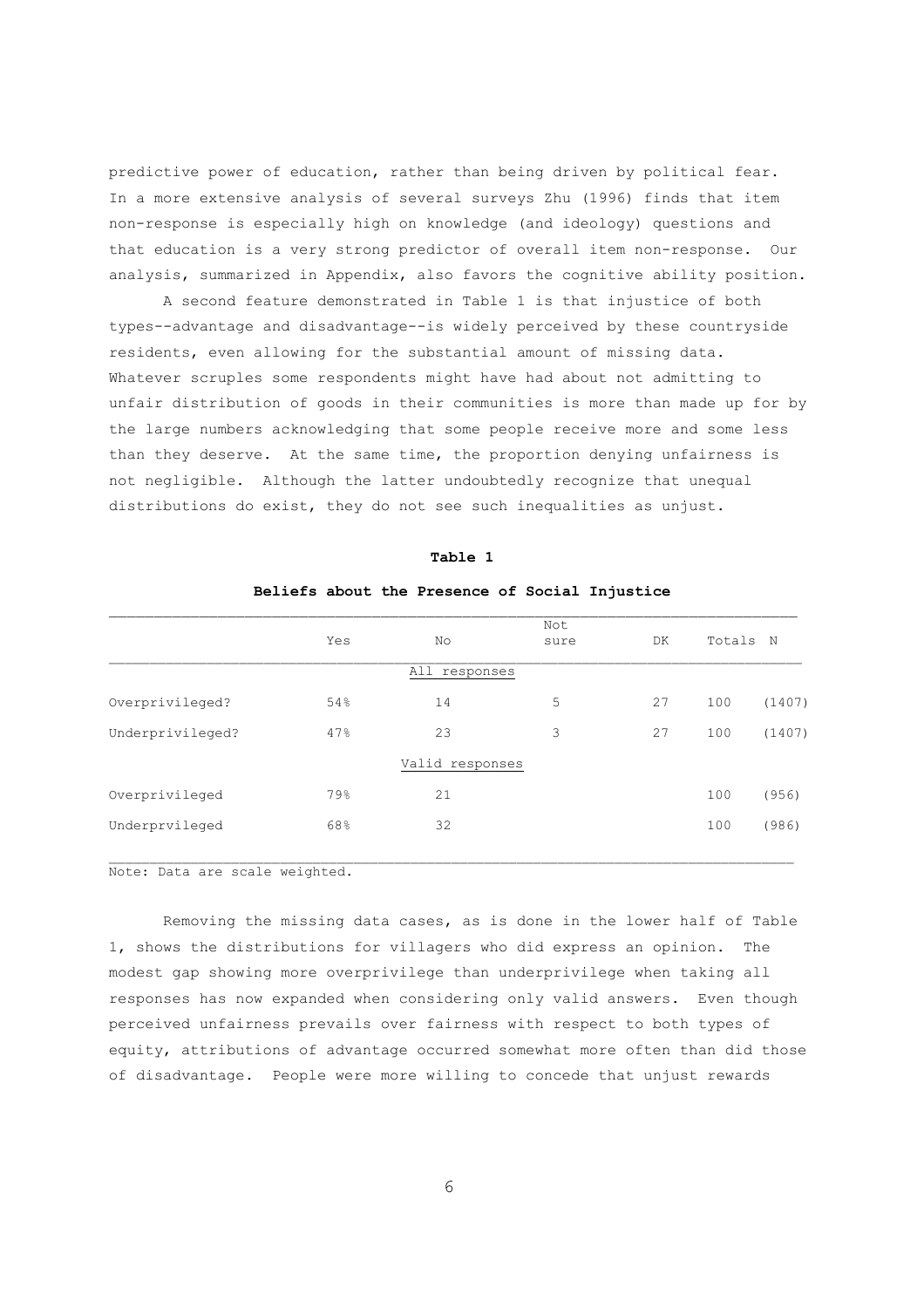were being gathered in than that unjust deprivations were being endured. $^4$ Speculatively, this difference may reflect remnants of the party and government rhetoric proclaiming that while unscrupulous individuals might gain undue advantage under the post-1949 regimes, there would nevertheless be a minimum floor whereby citizens would not be deprived of basic benefits and rights.

Support for this speculation comes by way of drawing on data from western seven nations included in the Political Action study conducted in the mid to late 1970s (Barnes, Kaase et al., 1979b). Questions essentially the same as those two quoted above were put to national samples in the Netherlands, Great Britain, (West) Germany, Austria, Switzerland, Finland, and the United States. Comparisons with the Chinese data are obviously hampered by time and sample composition differences, but the comparisons are instructive nevertheless.<sup>5</sup>

Across the seven countries the perceptions of advantage averaged 82%, which is quite close to the Chinese figure of 79%. Perceptions of underprivilege, however, differ. Whereas the seven nation average is 80%, that for China is 68%. Thus the mean difference between advantaged and disadvantaged averages only 2% in the western countries compared with 11% in China. Bearing in mind the difficulties involved in these comparisons, it appears that injustice in China—compared with Western settings—is more likely to be framed in terms of unjust desserts rather than unjust deprivations.

The greater salience of group surfeits in the Chinese countryside agrees with the expectations of the originators of this extension of relative deprivation theory, who predicted more by way of perceived undue advantages (Crosby and Gonzales-Intal, 1984, 159-162). The variation across countries, and especially the gap revealed by the Chinese results, suggests that the relative salience of undue benefits or deficits is contingent upon structural variations across countries.

Although the frequency distributions for the two root questions, after eliminating the missing data, point toward substantial agreement among the respondents as to the presence or absence of unfairness, the joint distributions of the responses provide a clearer picture in that respect.

 $\overline{\phantom{0}}$ 

<sup>&</sup>lt;sup>4</sup> The difference was even larger in the 1990 survey, which leads to the inference that villagers were now begrudging advantage somewhat less than before.

<sup>&</sup>lt;sup>5</sup> Some reassurance on that score comes from subsequent surveys in three of those countries 5-7 years later. Virtually identical results were obtained at both times (Jennings, 1989). In addition, rural-urban differences on these questions tended to be quite modest in the seven countries.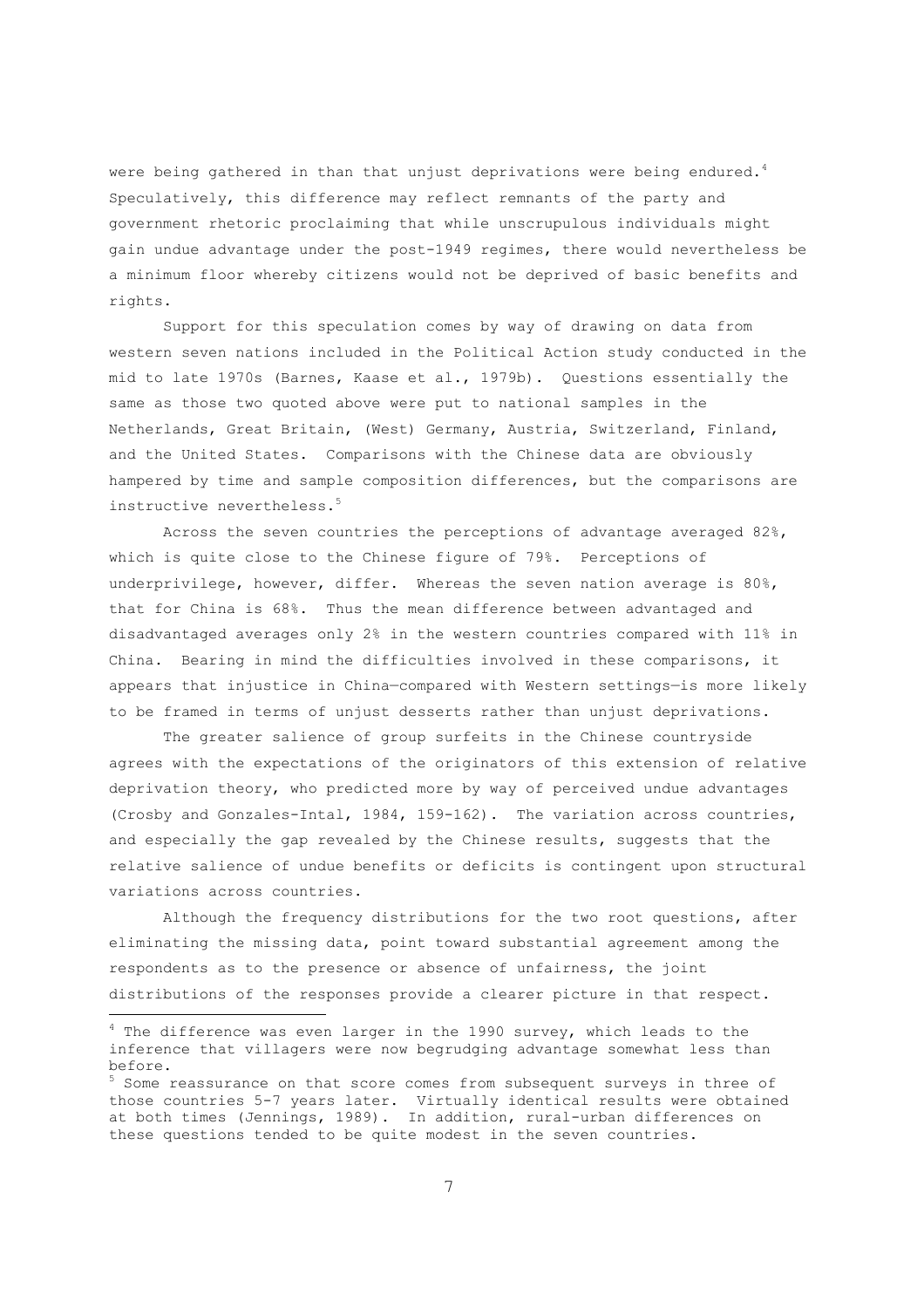Table 2 shows the cross-tabulation of the responses for those villagers who answered each question.

People tend to take a similar view as to the presence of advantaged and disadvantaged groups. Nearly four in five gave the same answer to both questions (the main diagonal sum). Note also that almost two-thirds saw both unfair benefits and unfair deficients. In that sense there is a rough balancing, with the implication being that if some groups are getting undue rewards, then it stands to reason that some are being short changed. However, that need not be the case if the "pie" is not a fixed pie (zero sum). Then, too, injustice is something to be perceived, rather than something to be objectively observed. Whether or not overprivilege and underprivilege could be perceived in part depends on people's related values and orientations regarding injustice. As it turns out, slightly over one in five of the villagers explicitly recognized that possibility by seeing either overprivilege but no underprivilege or, less frequently, its opposite of underprivilege but no overprivilege (off diagonal cells).

|                  | cross-capuración or rerceptions or ontariness |      |           |  |  |  |  |
|------------------|-----------------------------------------------|------|-----------|--|--|--|--|
|                  | Overprivileged?                               |      |           |  |  |  |  |
|                  | Yes                                           | No   |           |  |  |  |  |
| Underpriviliged? |                                               |      |           |  |  |  |  |
| Yes              | 63.1                                          | 5.3  |           |  |  |  |  |
|                  |                                               |      |           |  |  |  |  |
| No               | 17.2                                          | 14.5 |           |  |  |  |  |
|                  |                                               |      | $N = 857$ |  |  |  |  |

## **Table 2**

# **Cross-tabulation of Perceptions of Unfairness**

Note: Cases are scale weighted.

Part of our analytic task is to identify the factors that influence perceived injustice. Before turning to that task, however, we will take up the question of what kinds of people are seen as being unduly rewarded and deprived. Doing so will help inform our analysis of what leads to perceptions of injustice.

\_\_\_\_\_\_\_\_\_\_\_\_\_\_\_\_\_\_\_\_\_\_\_\_\_\_\_\_\_\_\_\_\_\_\_\_\_\_\_\_\_\_\_\_\_\_\_\_\_\_\_\_\_\_\_\_\_\_\_\_\_\_\_\_\_\_\_\_\_\_\_\_\_\_\_\_\_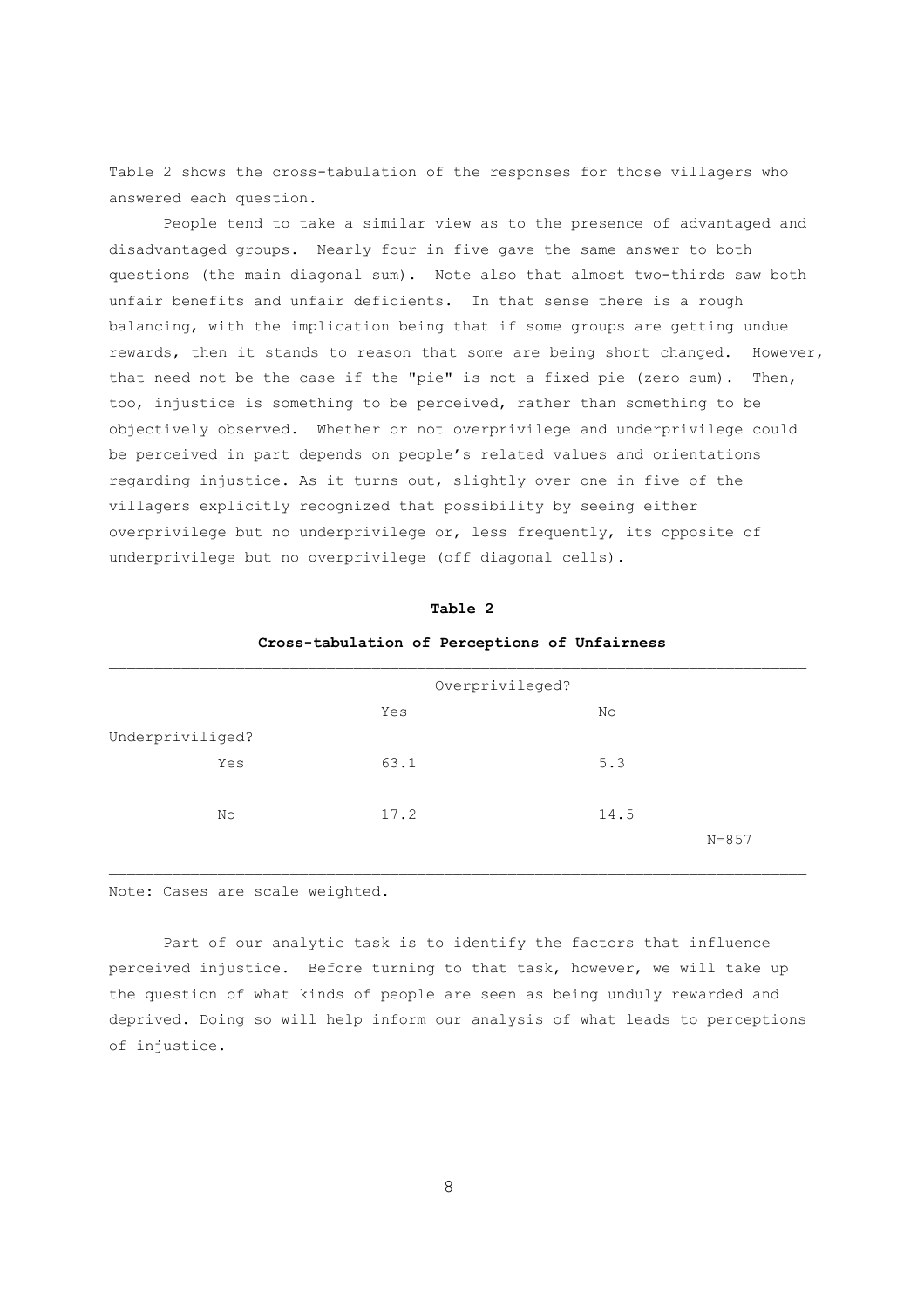## The Components of Unjust Distributions

As the countryside public looks at unjust outcomes, what sorts of groups does it see as being unduly rewarded or burdened? Those respondents acknowledging the presence of inequities were asked, for each of the root questions, the follow-up question of "What kinds of people would that be?" Up to three responses were coded for each question. Much can be learned about the political, economic, and social systems of the countryside by examining the answers to these questions. Comparisons with results from other countries will also reveal the extent to which the dimensions of perceived injustice in the Chinese case depart from those found elsewhere.

In order to gain a comprehensive view of specific groups and individuals were seen as over and underrewarded, the responses to the openended questions were initially coded into over forty categories for each question.<sup>6</sup> For presentation purposes these have been combined to fall under a few major rubrics, as shown in Table 3. Consider first the type of people and groups seen as being overprivileged, the recipients of undeserved goods. Easily dominating this listing are party and government personnel. Slightly over one in three of the responses cited cadres specifically, while one in seven referred to officials or leaders. The distinction is one of implied rank. Leaders, ranking cadres, and perhaps "officials" as well head up the local hierarchy and are cadres themselves. For convenience, however, all references to government and party leaders, officials, and cadres will be categorized as "cadres."

Taken together, references to party and government officials comprise well over half of all advantaged references. This figure may actually understate the degree to which such people are seen as overprivileged in that one in four of the responses referenced powerful and well connected people. Respondents undoubtedly often had cadres in mind when making such attributions.

These results will not surprise those who have studied Chinese local politics in recent times. Intensive and extensive village studies (e.g. Bernstein and Lu 2003; Unger 2002, ch. 7; Oi 1989; Li and O'Brien 1996; O'Brien 1996; Pei 1994, 110-113), survey studies (as cited in Liu 1996, 49- 55), and a raft of anecdotal reports all point toward local cadres as objects

 $\overline{\phantom{0}}$ 

<sup>6</sup> The mean number of responses for the overprivilege question was 1.39, as compared with 1.26 with respect to underprivilege. This difference echoes the finding reported above that villagers more often perceived overprivileged groups.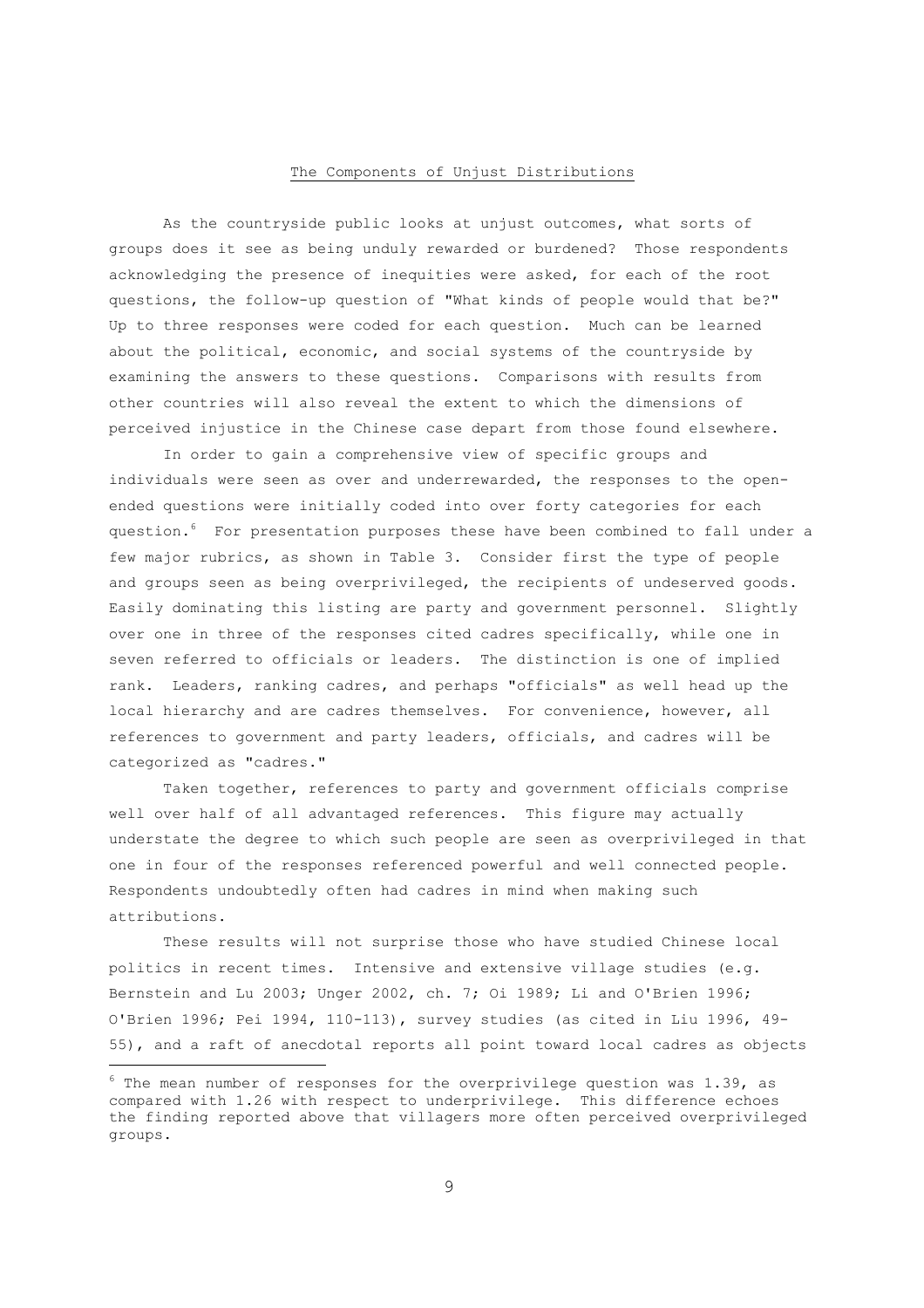of resentment, suspicion, and--not infrequently--hostility and resistance. Cadres are viewed as exploiting their positions to take material advantage of the changes prompted by economic reform.<sup>7</sup> Moreover, as the local extensions of state and party policies--especially those dealing with tax collection, grain procurement, allocation of land, family planning, and cremation--that are often unpopular with the citizenry, cadres are in a problematic situation at best. A belief that they take advantage of their situations easily leads to the perception that they are, indeed, overprivileged.

 $\overline{\phantom{0}}$ 

 $^7$  Such beliefs have been fortified by massive numbers of investigations and punishments rendered by the party and state (cited in Zheng 1997, 208-09.)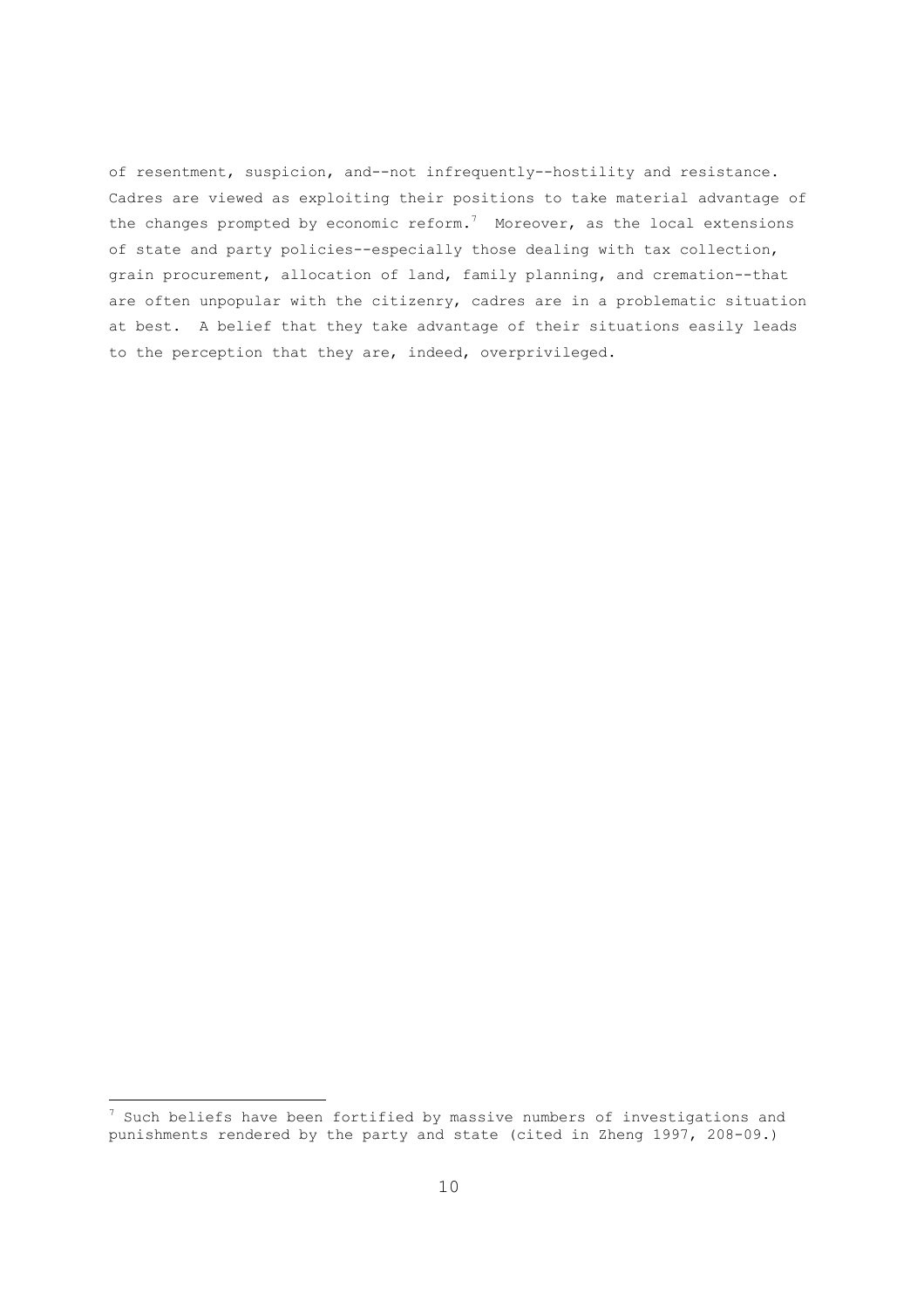# **Table 3**

# **Groups Designated as Advantaged and Disadvantaged**

|                                | Advantaged    |        |
|--------------------------------|---------------|--------|
| Party and Government           |               |        |
| Leading cadres, leaders        |               | $9\%$  |
| Officials                      |               | 9      |
| Other cadres                   |               | 38     |
|                                | Subtotal      | 56%    |
| Occupational Groups            |               |        |
| Business people, entrepreneurs |               | 10     |
| Other occupations              |               | 5      |
|                                | Subtotal      | 15%    |
| Powerful, connected people     |               | 21     |
| Dishonest, unethical people    |               | 9      |
|                                | Total         | 101%   |
|                                | N             | (1040) |
|                                | Disadvantaged |        |
| Party and Government           |               |        |
| Leaders, officials             |               | --     |
| Cadres                         |               | 6%     |
|                                | Subtotal      | 6%     |
| Occupation groups              |               |        |
| Peasants                       |               | 31     |
| Other occupations              |               | 26     |
|                                | Subtotal      | 57%    |
| Weak, unconnected people       |               | 9      |
| Honest, ethical people         |               | 13     |
| Common, ordinary people        |               | 15     |
|                                | Total         | 100%   |
|                                | Ν             | (817)  |
|                                |               |        |

Note: Percentages are based on total responses and may not equal 100% due to rounding.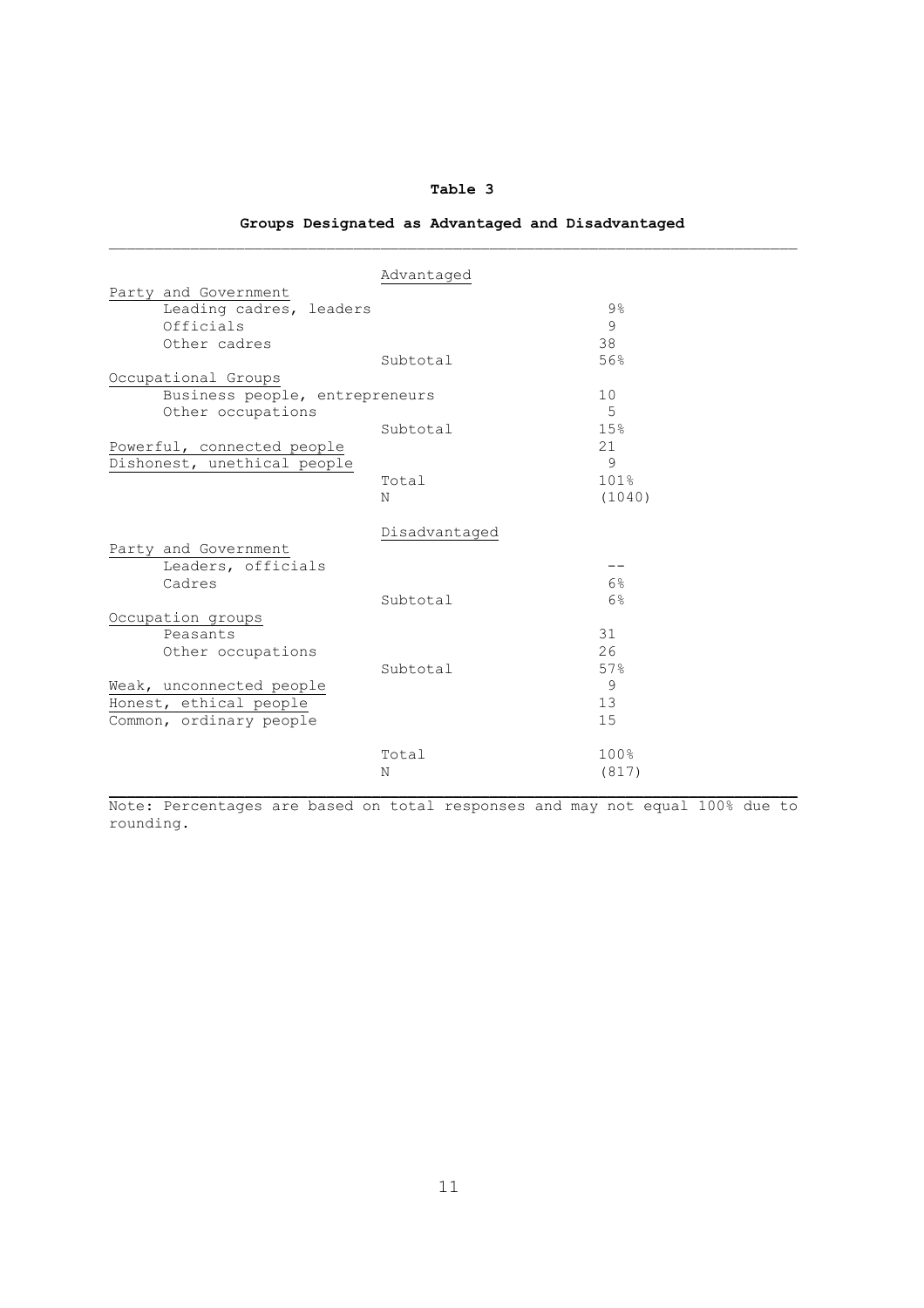Occupational groups comprise about one-fifth of the overprivileged mentions. The break up of the commune system and the introduction of market mechanisms has opened the way for savvy business people in the countryside, in particular those with hustling, entrepreneurial skills. However, success of this sort is not always viewed positively. It also seems most likely that some respondents had such people in mind when they referred to those who were powerful and well connected.

Finally, in a blunt display of a concern for rectitude, nearly a tenth of the responses dealt with dishonest and unethical people, including petty thieves. Based on more intensive investigations as well as evidence to be produced below, it seems highly likely that dishonesty was also a frequent component of the references to cadres.

Comparing these results with those from the seven-nation study heightens the sense that local cadres offer unusually attractive targets as suspected beneficiaries of unmerited rewards. References to politicians and bureaucrats in these countries ranged from a low of 14% to a high of 38%. Thus even the highest percentage falls well below the 55% in the present case; and this does not take into account the mentions of the powerful and well connected or the dishonest.

The singularity of the Chinese results would seem to reside in two sources. First, as just noted, local cadres are focal points at the village and township levels. In contrast to more pluralistic systems, with multiple points of power, access, and opportunity, the party/government system of the PRC is more restricted and sharply defined. Hence local cadres are being constantly scrutinized and appraised. In a world where gossip flows freely and even minor changes in behavioral displays draw attention, cadres have no place in which to hide.

A second, related factor is that, compared with the seven western countries, these four counties are very homogeneous with respect to several critical factors, thereby reducing the variety of likely social justice winners and losers. Few, if any, racial, ethnic, or religious minorities are found, thereby limiting the effects of discrimination, stereotyping, or privilege according to birth. The great majority of people are peasants, thus minimizing the magnitude of social class divisions. And most of the residents were born and raised in the same county, thereby helping maintain common values. These four counties serve as poor candidates for testing the propositions that population heterogeneity heightens the likelihood of varied recipients of undeserved advantage,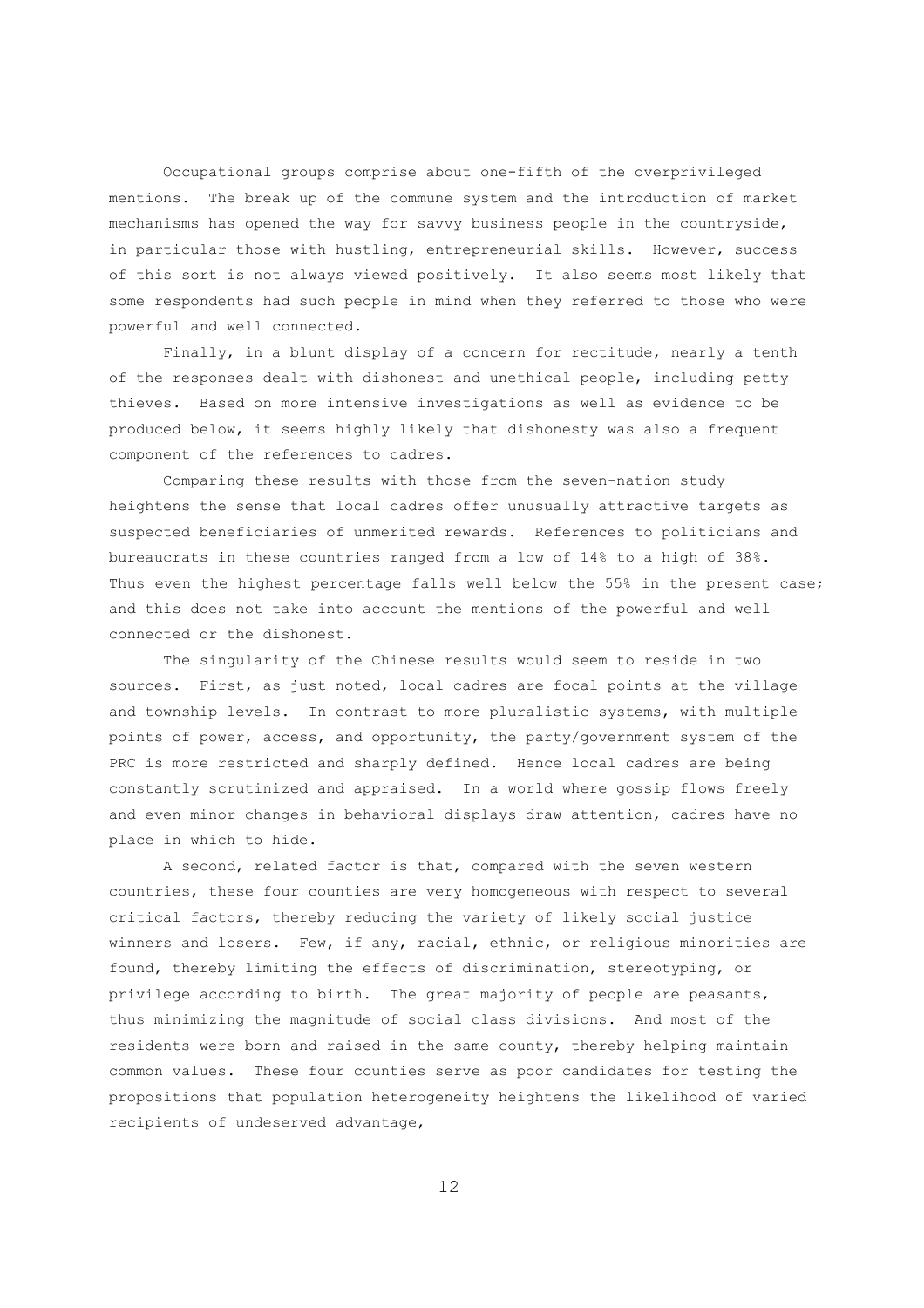Turning to the nature of perceived underprivilege (bottom half of Table 3), we encounter a rather different, yet complementary set of findings. The response categories have been set up to parallel, where possible, those established for the overprivileged mentions. Curiously enough, a modest number of the designations referred to cadres. Such references were usually accompanied by a positive adjective, such as "the honest cadres," or "hardworking officials." Consequently the picture is not completely bleak for cadres. Still, the negative references to cadres outnumber the positive ones by nearly an 8:1 ratio.<sup>8</sup>

Easily constituting the largest set of the disadvantaged are occupational groups. Peasants, a term perhaps used in both its occupational and social class sense, heads up this grouping. It should be noted that about one in seven of all responses simply referred to common, ordinary people (bottom row, 3B). Given the fact that around three-fourths of the sample classified themselves as peasants, it seems likely that some of these mentions actually referenced peasants as well. $^9$  Other occupations cited included a wide array of professions, crafts, and small businesses.

Economic concerns almost certainly lie at the heart of these occupational designations. When laid against the benefits presumably being accrued by cadres and entrepreneurs, those being achieved by the peasants in particular must seem niggardly. Similarly, while hustling businessmen and women have often done very well in the new economy, the same does not necessarily hold for practitioners of other occupations.

If dishonest and unethical people are seen as being overprivileged, the honest and ethical are even more frequently seen as being underprivileged. This emphasis on rectitude stands in striking contrast to findings from the seven western countries. Indeed, so infrequent were direct attributions of this sort that no specific code categories were constructed for either the overprivileged or underprivileged versions the question in only one of the countries (the Netherlands).

Other cross-national comparisons also distinguish the Chinese situation. Whereas worthy cadres received at least some notice as being unfairly disadvantaged in China, their counterparts in the other countries almost never did. And whereas minorities, the elderly, and the sick were frequently

-

<sup>&</sup>lt;sup>8</sup> This ratio would be even more lopsided if we took the raw number of mentions rather than as a proportion adjusted for the total number of mentions for overprivilege and underprivilege, respectively.

 $9^9$  For a discussion regarding the ambiguity and increasing inappropriateness of the term see Cohen (1993).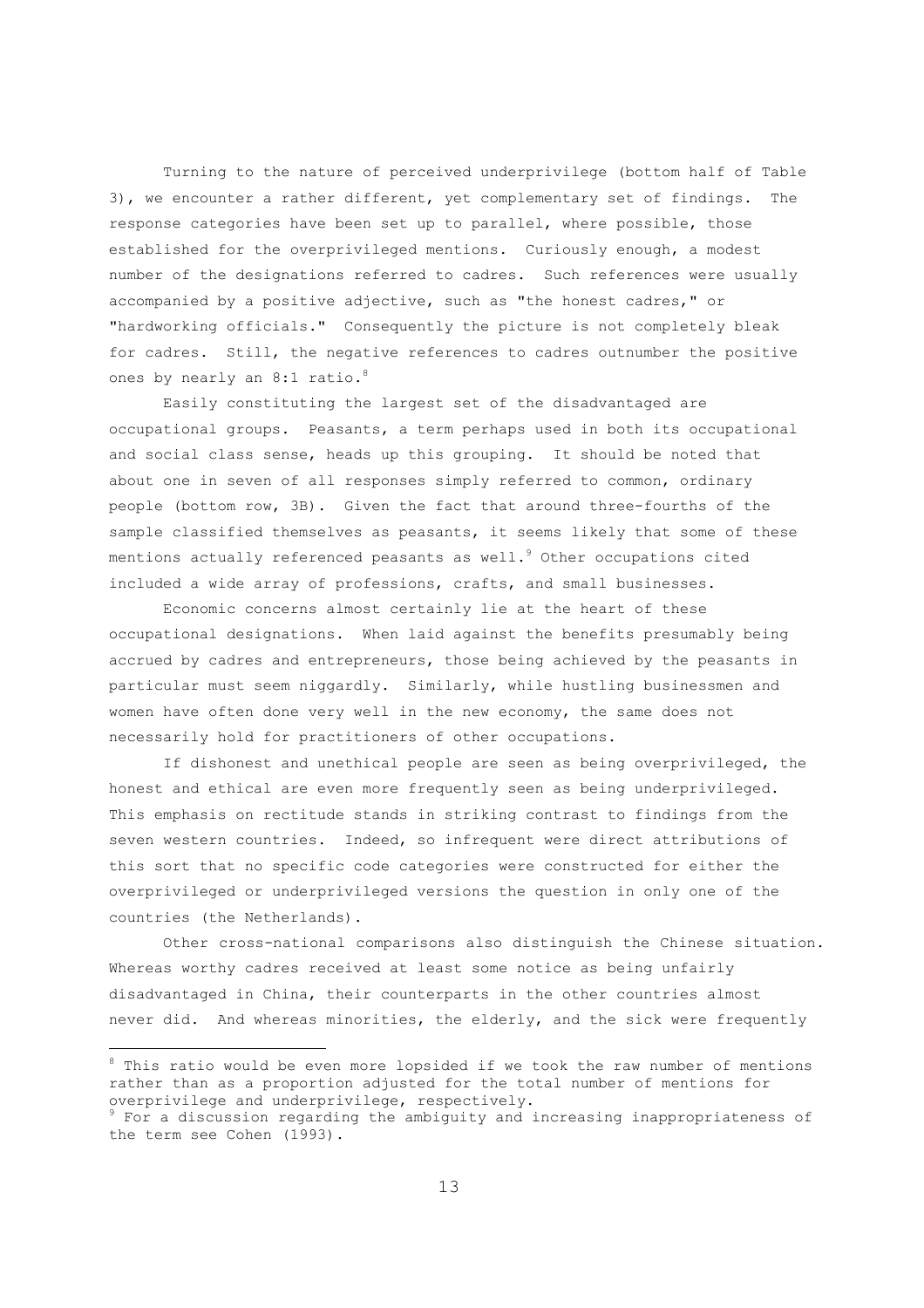cited in the other countries, they were scarcely ever mentioned in the four counties.10 Population homogeneity in the Chinese case may explain some of these contrasts. However, variations in the social welfare and medical care systems, and in the expectations attached to them, are also likely contributors to these particular differences. Where convergence did occur is in the designations of occupational groups. Working class people, the poor, manual workers, dedicated professionals, along with a sprinkling of other occupations, were seen as not receiving their just desserts in the seven countries at roughly comparable proportions to such perceptions in China.

## The Determinants of Perceived Injustice

Having presented the components of who are seen to be the beneficiaries and victims of injustice, we now return to the initial question of whether the villagers perceived unfairness around them. What kinds of personal or contextual features appear to influence judgments about the occurrence of unfairness? The factors affecting perceptions of overprivilege and underprivilege may not be the same. People may have different standards and knowledge by which to judge the existence of overprivilege and underprivilege. In the analysis we emphasize the case of overprivilege, but the results for underprivilege will also be presented.

We propose three clusters of likely predictors to account for perceived overprivilege. The first cluster, personal attributes, includes gender, age, education (years of schooling), and household income.<sup>11</sup> These demographic variables are typically related to a wide array of attitudes. The directionality of these relationships are not necessarily obvious in the present instance. Males might be more likely than females to see injustice because of being more active than women in the public sphere, whereas women might be more sensitive to injustice due to their continuing subordinate status in the countryside. Age might be thought to be positively related to felt injustice because of the accumulated experiences accompanying the aging process. Better educated people have, in principle, more access to

-

<sup>&</sup>lt;sup>10</sup> A cross-national survey conducted in the early 1990s showed that people in post-Communist countries were less likely than those in capitalist countries to claim that they themselves had been unjustly treated in terms of their race or age (Mason, 1995, 55-56).<br><sup>11</sup> This is an adjusted measure obtained through dividing reports of family

income, distributed across 16 categories, by the number of family members in each respondent's household. Using the unadjusted reports yields essentially the same results.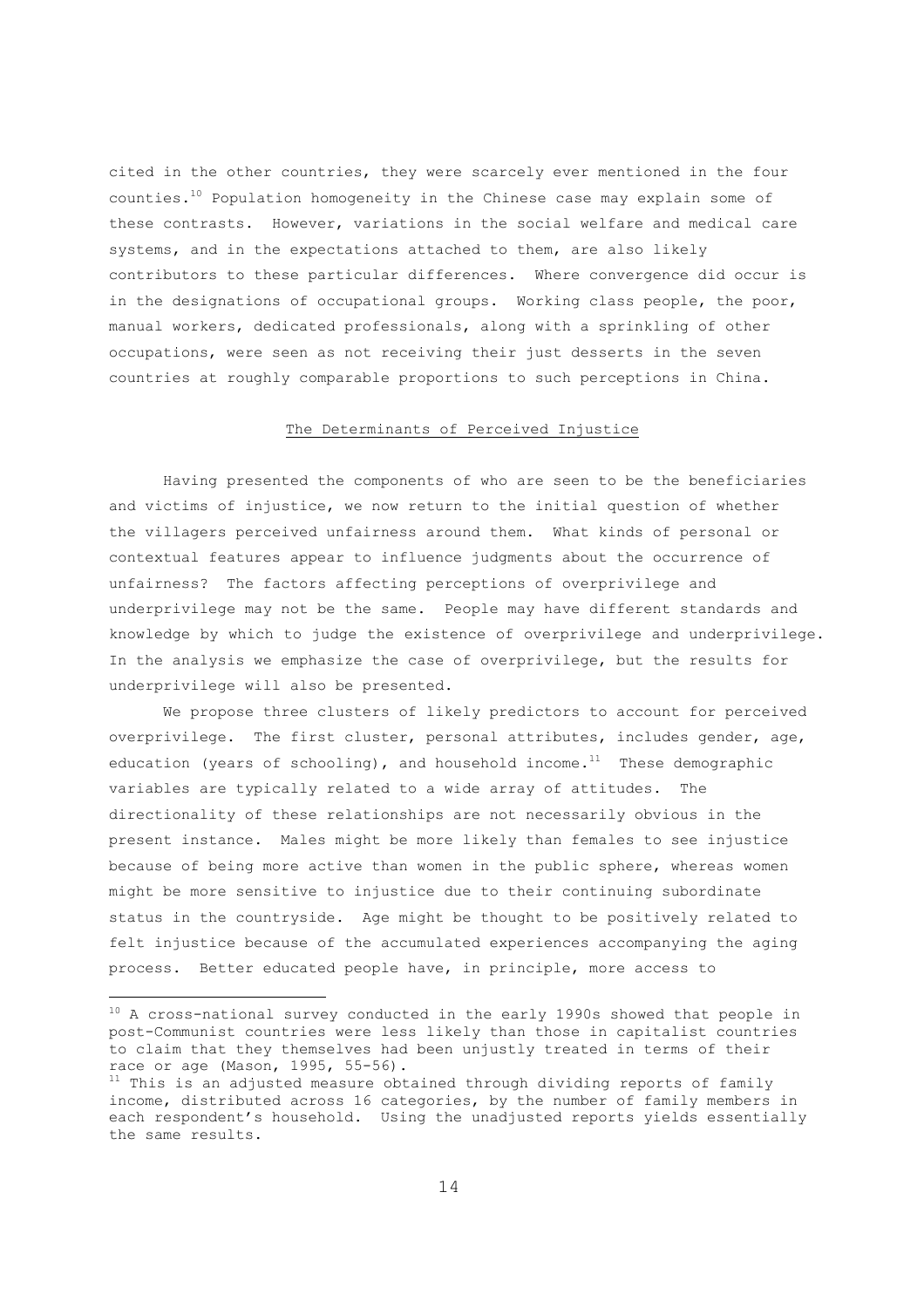information regarding injustice but, on the other hand, because they are typically better off economically, might be quite content with the current distribution of goods. We hypothesize a negative relationship between household income and perceived overprivilege, because it seems reasonable that poor people are more likely to recognize and perceive the problem of injustice due to their more unfavorable situation vis a vis the better off villagers.

We add membership in the Chinese Communist Party (CCP) to this cluster of likely predictors, though again with contradictory expectations. Party members are obviously more connected to government and party, which might make them less critical of the status quo. Alternatively, they likely have more official and unofficial knowledge about unfair allocations, which could lead toward more affirmations of injustice.

We also add a subjective measure that is not technically a personal attribute. It seems plausible that a villager's sense of economic well-being over time might be more predictive of a vision of injustice than absolute income at the time of the survey. We take an egocentric view and hypothesize that those who avow that they have personally experienced economic improvement are more satisfied with the status quo, and hence are less likely to sense injustice. The relevant question ran:

"*We are interested in learning about people's economic circumstances in recent times. Would you say you and your family are better off than you were two or three years ago, or worse off?*" "*Would that be much better (worse) off or some what better (worse) off?*"

Responses to this question are coded from 1 to 5, with 1 being "much worse off," 5 "much better off," and 3 representing "no change."

Felt injustice obviously has a cognitive component. An individual has to draw on some "observables" in order to render judgments about fairness. In the previous section detailing the kinds of individuals and groups seen as reaping unjust rewards it became clear that cadres easily constituted the largest such designations. Based on a considerable literature and conventional wisdom about political culture in the Chinese countryside, we surmised that a major reason for these attributions was the belief that corruption and malpractices was rife among the cadres.

Building on that surmise we introduce a second cluster of predictors that includes three measures connected with corruption. The first indicator speaks to a villager's direct experience with corruption: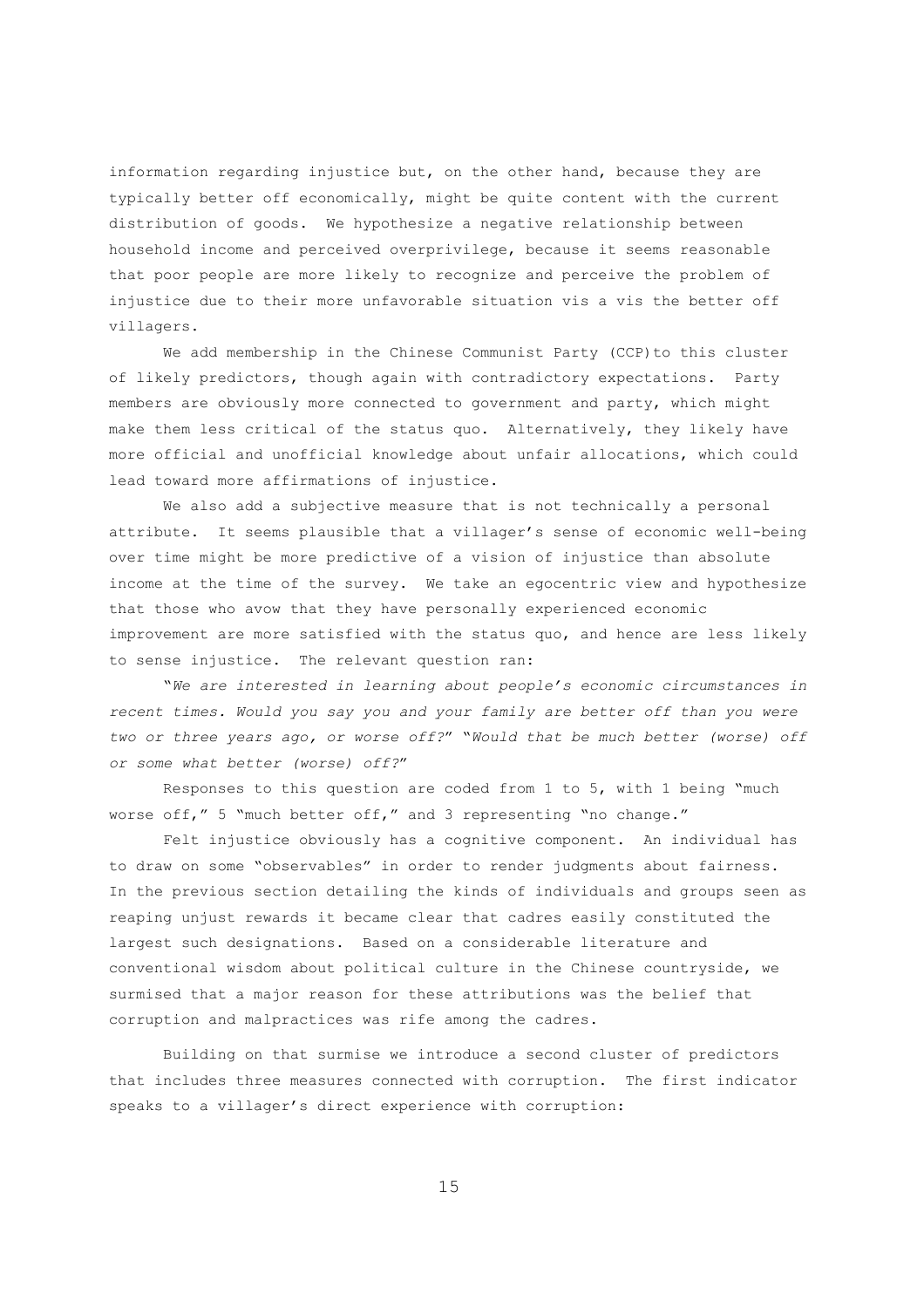"*Have you ever personally experienced or witnessed a situation of cadre corruption?*"<sup>12</sup>

In the analysis those having personally experienced corruption are coded 1, and otherwise 0. Villagers who have had direct experience corruption should be more likely to perceive unfairness than those who have not.

Given the seeming centrality of corruption in designating cadres as unjust beneficiaries, we employ two additional indicators. These are not based on questions asking specifically about personal experiences, but they undoubtedly reflect both direct and indirect interactions and communications in the local environs.

"*How serious is the problem of cadre corruption in this locality? Would you say it is very serious, somewhat serious, not too serious, or not serious?*"

"*Do you think the problem of cadre corruption in this locality can be resolved?*" 13

Responses to the first question were coded 1-4, with "not serious" being coded 1 and "very serious" being 4. While the first question directly measures the perceived seriousness of cadre corruption, the second indirectly captures a related attitude by asking respondents' prospective judgment about the likelihood of solving this problem (1 being yes, 0 otherwise). We expect that perceptions of injustice will increase the more serious the problem appears to be and the less tractable it is to solution.<sup>14</sup>

To this point we have introduced only individual characteristics as possible determinants of perceived injustice. It seems probable, however, that local conditions not embraced by these characteristics would also have a

 $\overline{\phantom{0}}$ 

 $12$  One-fifth of all respondents and one-fourth of those used in this analysis responded yes to question, which would seem to be high proportions by western standards. In a different but related vein, 38% of a 1993 national sample in the PRC avowed that they would not receive equal treatment if they "needed the help of a government official" to resolve a certain problem (Shi 2000a, at 549).

<sup>13</sup> Some 37% of all respondents and 43% of the subset at hand analysis gave an unequivocal "yes" to this question. These skeptical countryside views are complemented by a 1997 survey in the Beijing area in which 61% of the respondents rated the government's performance on "combating official corruption" as either very poor or poor, a percentage far above all but one("minimizing the rich-poor gap") of the other ten issues listed (Zhong, Chen, and Scheb 1998).

 $14$  Not surprisingly the three measures dealing with corruption are related to each other, but at modest to moderate levels. The correlations (r) are T follows: personal experience x problem severity =.37; personal experience by solvability  $=-.13$ ; and problem severity x solvability  $=-.27$ .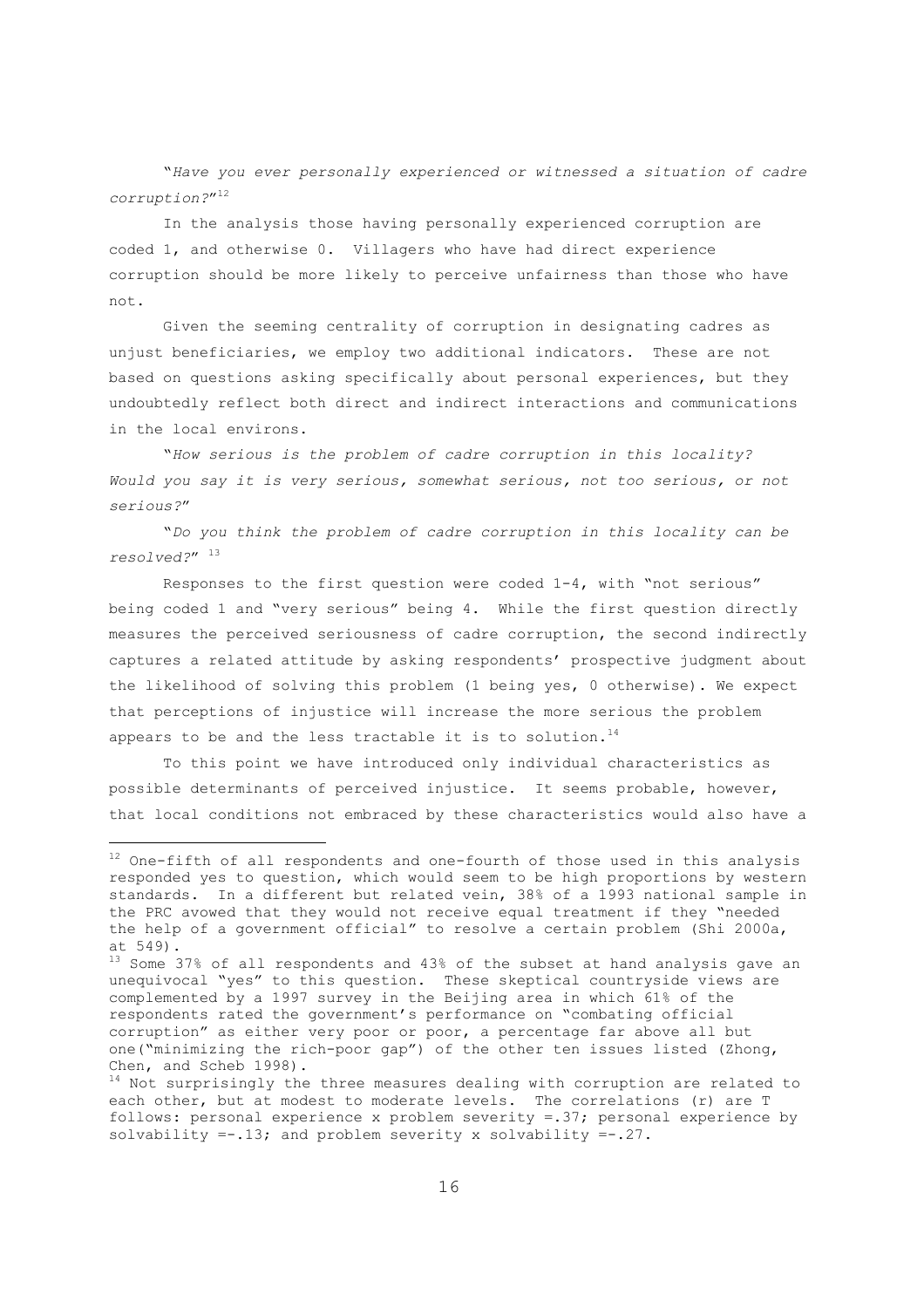bearing on levels of felt injustice. These include social, economic, and political contextual features that pervade a locality. By design, the four counties under study are far from homogenous. For present purposes, then, we signify locality in terms of counties.

Ideally, we would specify the theoretically relevant properties of these counties that might affect villager perceptions. Given that there are only four counties under study, however, we are confronted with a small N problem. The four counties could be ranked in the same order according to a variety of explanatory traits. Singling out any one of them may result in over-determination, and any single trait may be related to others. Consequently, we shall simply represent contextual effects by including county dummy variables (counties A, B, and C) in the model to indicate different counties. County D serves as the comparison county.

For this analysis the dependent variable is dichotomous, representing either a yes or no to the root questions. Consequently, Logit models will be used in the estimations.

The results of the two logit models are presented in Tables 4 and 5. Results based on the likelihood ratio (LR) chi-square test indicate that, overall, both of the two models fit the data significantly at the level of .001<sup>15</sup>. This goodness of fit measure confirms the overall adequacy of the two models.

Turning first to the specifics of the overprivilege model, we see that none of the personal attributes has any significant effect on whether villagers see unjust allocations (Table 4). In some senses these null results affirm the contrasting expectations that we attached to several of these predictors. They also accord with some mixed findings from the relative deprivation literature, which stress the importance of deprivation relative to when and what (Tyler et al 1997, ch. 2). Still, the failure of these social and political status variables to have any impact is surprising and suggests that explanatory factors must lie elsewhere.

-

<sup>&</sup>lt;sup>15</sup> The LR chi-square test is used to indicate whether or not all coefficients of the predictors in the model are simultaneously equal to zero. When they are not, the goodness of fit of this model is deemed acceptable.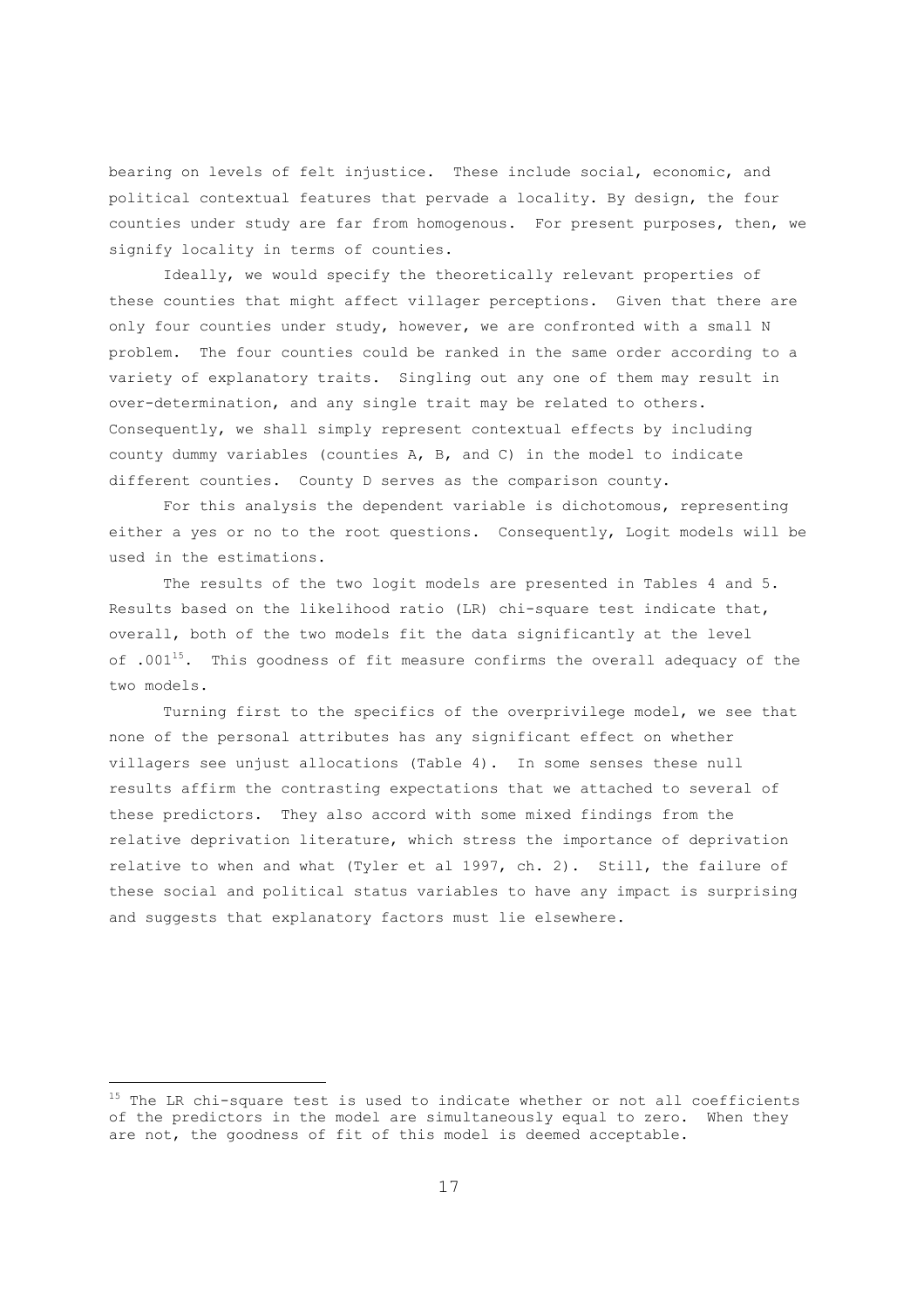| v<br>×<br>٧<br>w |  |  |  |
|------------------|--|--|--|
|------------------|--|--|--|

# **Determinants of Overprivilege Perceptions**

|                                         | Overprivileged? (0:No; 1:Yes) |           |
|-----------------------------------------|-------------------------------|-----------|
| Explanatory Variables                   | Coefficient                   | Std. Err. |
| Personal Attributes                     |                               |           |
| Age (18-89)                             | .001                          | .009      |
| Male $(0-1)$                            | $-.103$                       | .209      |
| Education $(0-13)$                      | .043                          | .036      |
| Adjusted Family Income                  | .000                          | .000      |
| CCP Membership (0-1)                    | .513                          | .366      |
| Personal Experience                     |                               |           |
| Retrospective Economic Well-being (1-5) | $-.152$                       | .132      |
| Personal Experience of Corruption (0-1) | $.934**$                      | .337      |
| Seriousness of Corruption (1-4)         | $.814***$                     | .121      |
| Resolvability of Cadre Corruption (0-1) | $-.548**$                     | .210      |
| Context                                 |                               |           |
| County A                                | $-.849**$                     | .285      |
| County B                                | $.638*$                       | .309      |
| County C                                | $-.403$                       | .306      |
| Constant                                | .156                          | .774      |
| N                                       | 763                           |           |
| Log Likelihood                          | $-326.117$                    |           |
| Likelihood Ratio (df=12)/P              | 141.94 / P<.001               |           |
| McFadden's Pseudo $R^2$                 | 0.179                         |           |

Note: Cell entries are logic coefficents followed by their standard errors. Data are unweighted.

\*\*\* *p*<.001; \*\* *p*<.01; \* *p*<.05.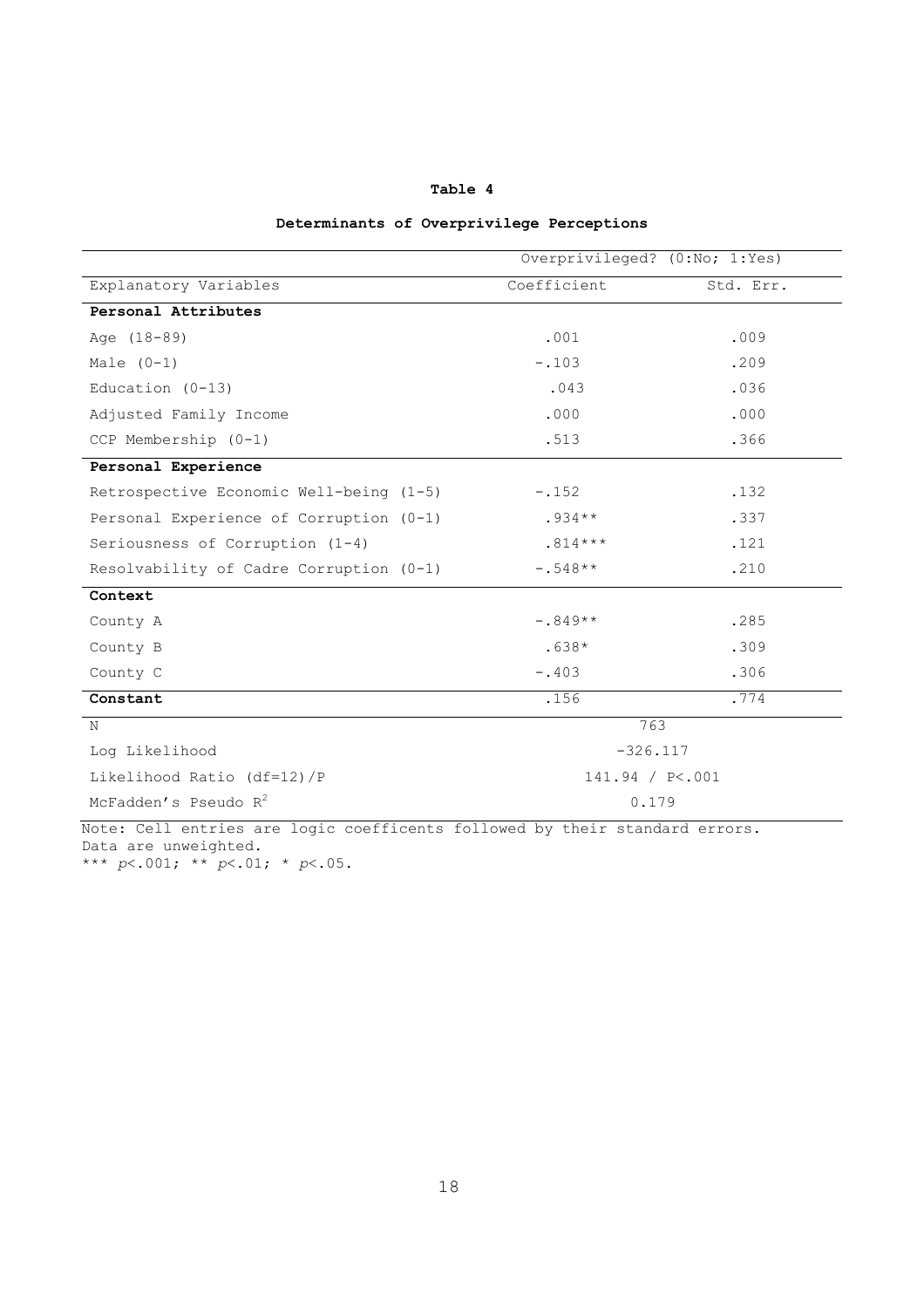| v<br>×<br>٧<br>w<br>. . |  |
|-------------------------|--|
|-------------------------|--|

|  |  | Determinants of Underprivilege Perceptions |  |
|--|--|--------------------------------------------|--|
|--|--|--------------------------------------------|--|

|                                         | Underprivileged? (No:0; 1:Yes) |           |  |
|-----------------------------------------|--------------------------------|-----------|--|
| Explanatory Variables                   | Coefficient                    | Std. Err. |  |
| Personal Attributes                     |                                |           |  |
| Age (18-89)                             | .004                           | .007      |  |
| Male $(0-1)$                            | $-.088$                        | .171      |  |
| Education $(0-13)$                      | .026                           | .028      |  |
| Adjusted Family Income                  | .000                           | .000      |  |
| CCP Membership (0-1)                    | $-.166$                        | .272      |  |
| Personal Experience                     |                                |           |  |
| Retrospective Economic Well-being (1-5) | $-.145$                        | .102      |  |
| Personal Experience of Corruption (0-1) | .411                           | .222      |  |
| Seriousness of Corruption (1-4)         | $.441***$                      | .094      |  |
| Resolvability of Cadre Corruption (0-1) | $-.029$                        | .171      |  |
| Context                                 |                                |           |  |
| County A                                | .071                           | .232      |  |
| County B                                | $.690**$                       | .228      |  |
| County C                                | $.847**$                       | .257      |  |
| Constant                                | $-.567$                        | .617      |  |
| Ν                                       | 765                            |           |  |
| Log Likelihood                          | $-455.415$                     |           |  |
| Likelihood Ratio (df=12)/P              | $67.14/$ P<.001                |           |  |
| McFadden's Pseudo $R^2$                 | 0.069                          |           |  |

Note: Cell entries are logic coefficents followed by their standard errors. Data are unweighted.

\*\*\* *p*<.001; \*\* *p*<.01; \* *p*<.05.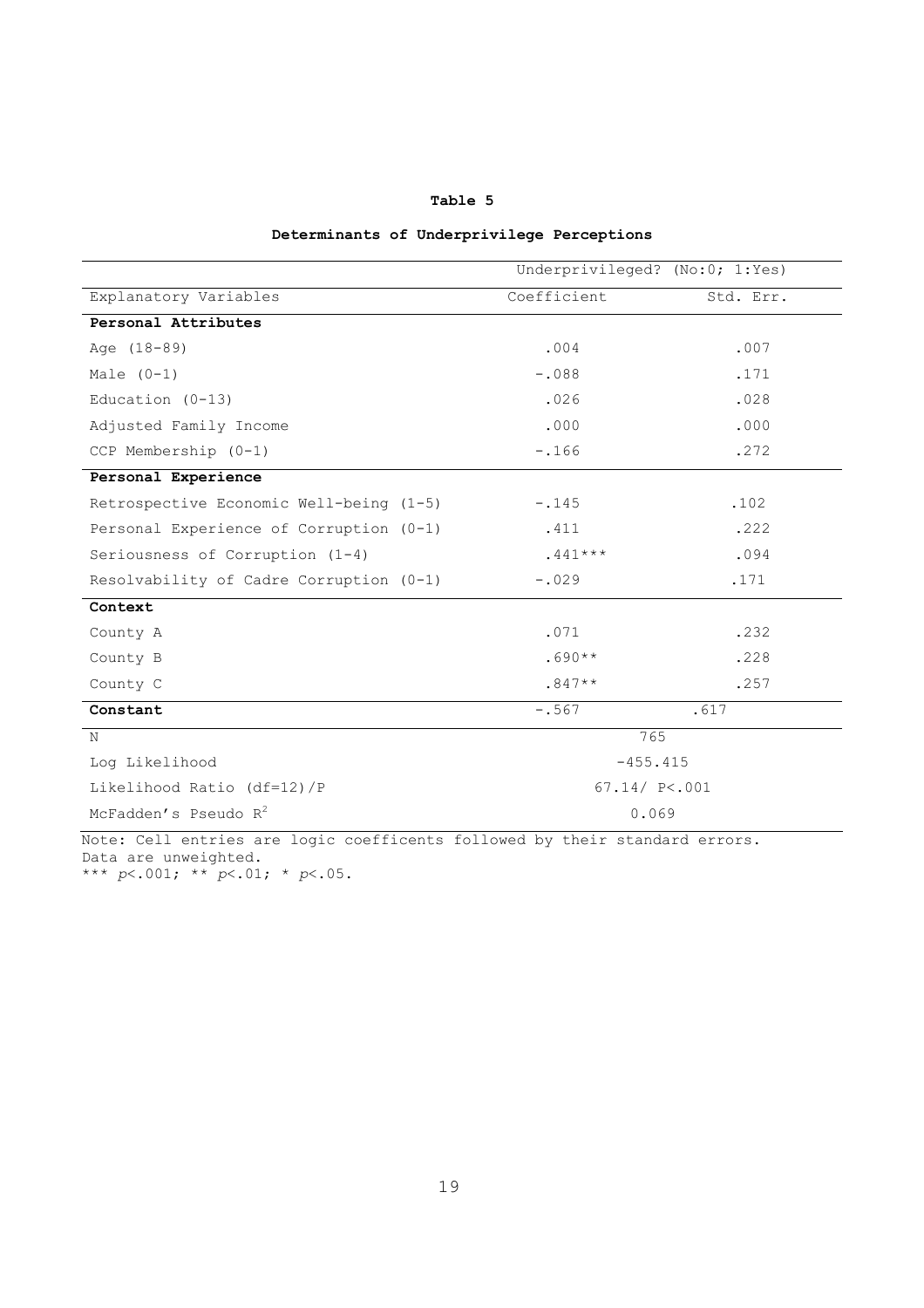Some aspects of such other explanations appear in the second cluster shown in Table 4. All of the corruption measures are significant at the .01 or .001 levels. Witnessing cadre corruption makes people believe that some individuals or groups do get more than they deserve.<sup>16</sup> In addition, both variables concerning local cadre corruption also produce significant effects on perceived overprivilege. While the severity of cadre corruption leads to perceived undue rewards, the solvability of corruption reduces such perceptions.

The third cluster of variables, general context, also makes significant contributions to perceived overprivilege. Compared with county D, the denizens of county A are less likely to say that overprivilege exists. By contrast their counterparts in county B are much more likely to feel injustice. Whatever it is about these counties that generate disparate differences in assessments of fairness lies beyond the individual characteristics that are capture by the first two clusters of predictors.

The results of the underprivilege model are presented in Table 5. This model performs less well than the previous model of overprivilege in terms of the value of pseudo R square (.07). None of the social and political traits are influential and only one of the three variables in the second cluster is significantly associated with perceived underprivilege. Locale makes some difference, with county B villagers again seeing more injustice than the baseline, and now joined by county C instead of A. Just why the underprivilege model has a less good fit is unclear, although the difference between the two does echo our ruminations about the importance of distinguishing between undeserved surfeits and deficients. Clearly, though, other factors must be at play as villagers consider the nature of unjust deprivations.

Because the logistic coefficients have no intuitive meaning, we also employed predicted probabilities to illustrate further the effects of the statistically significant predictors. A set of values was assigned for all the predictors in the model such that an individual with each of these characteristics becomes the reference point to be compared. We use either the means or the modes of the personal attributers to set this typical individual as follows: being a male at age 42, receiving 5.2 years of

 $\overline{\phantom{0}}$ 

<sup>&</sup>lt;sup>16</sup> A follow-up question elicited descriptions of the observed corruption. Abuse of office to appropriate public goods; various abuses of public power to appropriate in excess; feasting and banqueting on public funds; and embezzlement received the most mentions.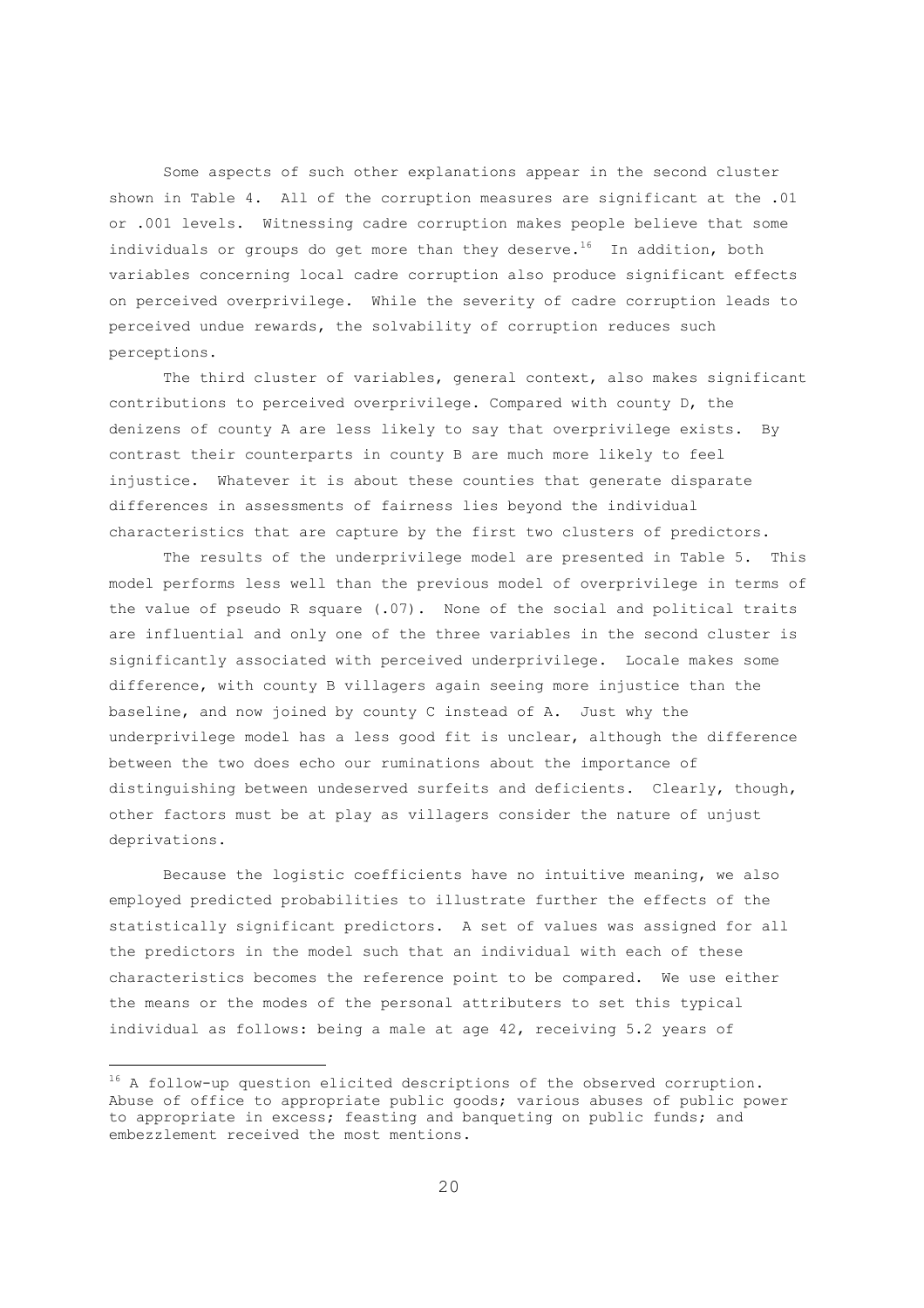education, having an adjusted income of 2023 yuan, and not a CCP member. With respect to the four variables representing personal experience, the lowest values were given. Thus the individual was economically worse off, did not personally experience corruption, did not hold a positive view about the resolvability of cadre corruption, and thought corruption was not serious. This villager was also assumed to live in County D.

Based on this assumed typical individual, each value of those determinants of statistical significance in the two logit models was substituted into the equation, all the other variables being held constant, to determine the extent to which the predicted probability was affected by each of these variables. These predicted probabilities are presented in Table 6.

#### **Table 6**

|              |                      | Predicted Overprivilege %         |               |              | Predicted Underprivilege %        |              |                                   |         |
|--------------|----------------------|-----------------------------------|---------------|--------------|-----------------------------------|--------------|-----------------------------------|---------|
| Variab<br>le |                      | Personal Experience of Corruption |               |              | Personal Experience of Corruption |              |                                   |         |
| Value        |                      | $0:$ Other                        | 1:Yes         |              |                                   | $0:$ Other   |                                   | 1:Yes   |
| $\approx$    |                      | 72.9                              |               | 87.2         |                                   | 51.1         |                                   | 61.2    |
| Variab<br>le |                      | Resolvability of Cadre Corruption |               |              |                                   |              | Resolvability of Cadre Corruption |         |
| Value        | $0:$ Other<br>1:Yes  |                                   |               |              | $0:$ Other                        | 1: Yes       |                                   |         |
| $\approx$    | 72.9<br>60.9         |                                   |               |              | 50.3<br>51.1                      |              |                                   |         |
| Variab<br>le |                      | Seriousness of Corruption         |               |              | Seriousness of Corruption         |              |                                   |         |
|              | 1:                   | 2:                                | 3:            | 4:           | 1:                                | 2:           | 3:                                | 4:      |
| Value        | Not                  | Not Too                           | Somewhat      | Very         | Not                               | Not Too      | Somewhat                          | Very    |
|              | Serious              | Serious                           | Serious       | Serious      | Serious                           | Serious      | Serious                           | Serious |
| $\approx$    | 85.9<br>93.2<br>72.9 |                                   | 96.9          | 51.1         | 61.9                              | 71.6         | 79.7                              |         |
| Variab<br>le |                      |                                   | County        |              |                                   |              | County                            |         |
| Value        | $\mathbb{A}$         | B                                 | $\mathcal{C}$ | $\mathbb{D}$ | $\overline{A}$                    | $\mathbf{B}$ | $\mathcal{C}$                     | D       |
| $\approx$    | 53.5                 | 83.6                              | 64.2          | 72.9         | 52.8                              | 67.6         | 70.9                              | 51.1    |

# **Predicted Probabilities of Perceiving Overprivilege and Underprivilege**

Note: "Other" means any response other than "Yes." Data are unweighted.

Substantial changes appear in these predicted probabilities for the overprivilege model due to the altered values in these predictors. Personal experience of corruption increased the probability by 14 per cent, and a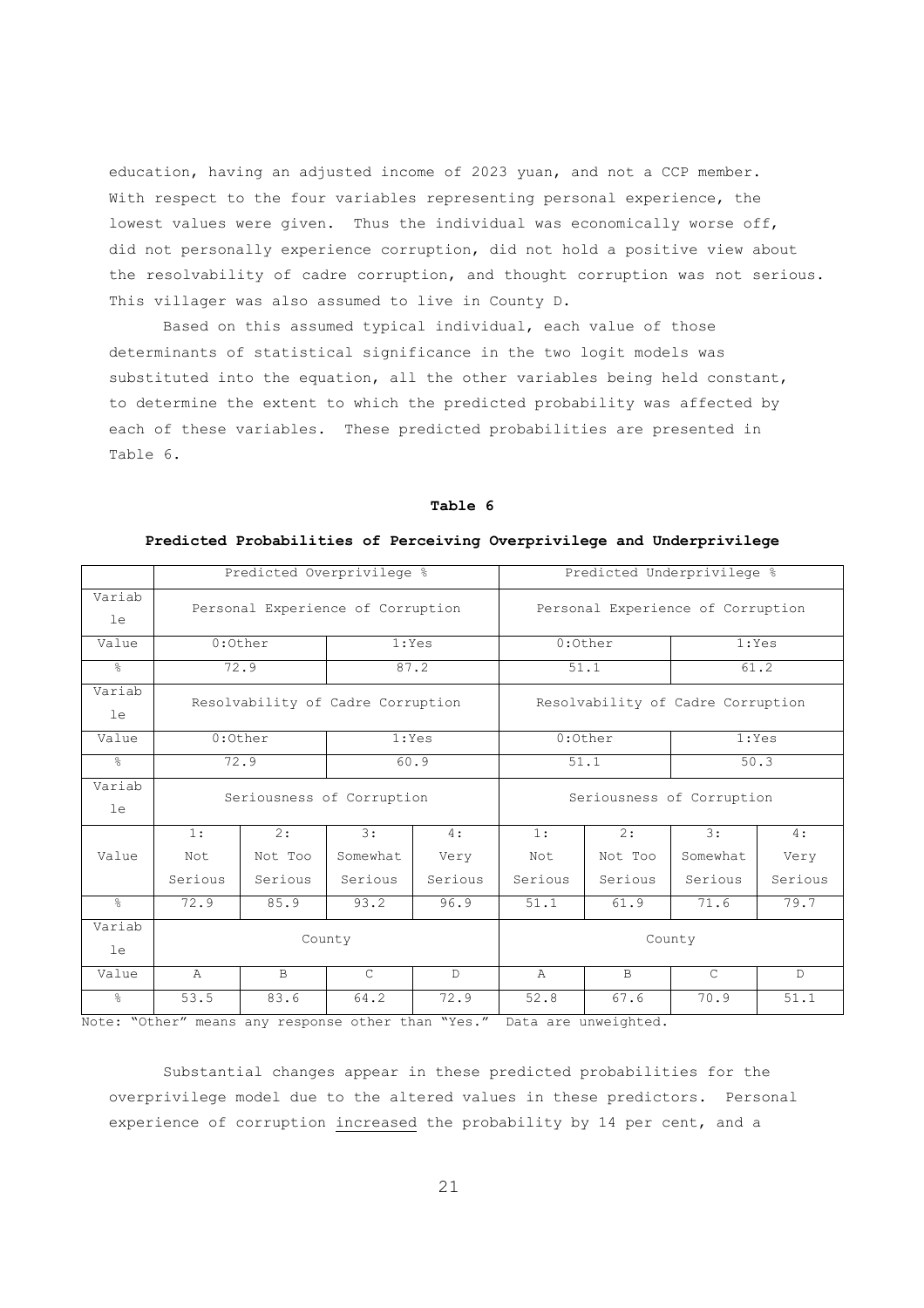belief in the resolvability of corruption decreased the probability by 12 per cent. The maximum difference caused by corruption severity was 24 per cent, and that of county was more than 30 per cent. Similar but weaker patterns appear in the predicted probabilities of underprivilege perceptions. In both models, the corruption severity measure starts with steeply increased and then gently deflated probabilities, thereby clearly indicating the non-linear effects of corruption severity on the probability of felt injustice.

In sum, personal experience with and perception of corruption as well as contextual factors are the main predictors for perceived advantage. Furthermore, the impact of corruption may operate on both individual and local levels. When a locality is characterized by corruption, people in that area are more likely to feel injustice than are people from "clean" areas due to the better chance of personally experiencing corruption as well as the prevailed climate of corruption.

# Behavioral Consequences of Perceived Injustice

Describing the frequency, content, and correlates of perceived injustice in the Chinese countryside has been a worthwhile project in and of itself, all the more so because some limited comparisons could be drawn with results from western nations. Still, especially for political scientists, a lingering "so-what" question remains. Speculations about the consequences of felt injustice would include such topics as its relationship to the political economy, trust in government, social capital, national and sub-national loyalty, compliance with laws and regulations, and political participation. While speculations are helpful, direct testings of the projected relationships are more satisfactory. In this section we address the topic of "justice as motive" by examining the relationship between perceptions of injustice and grassroots political participation.<sup>17</sup>

Our intent here is to assay the influence, if any, of felt injustice on local participation. While the absence of perceived injustice would hardly seem to be a participation stimulus, the impact stemming from the presence of such perceptions is problematic. Nevertheless, other things being equal

-

<sup>&</sup>lt;sup>17</sup> Scholarly interest in local participation has grown in response to a series of economic and political reforms initiated in the 1980s, including provisions facilitating the establishment of competitive local elections. See, inter alia, Bernstein and Lu 2003; Jennings 1997; Kelliher 1997; Li and O'Brien 1999; Manion 1996; O'Brien 1996; Oi and Rozelle 2000; Shi 2000b; and Unger 2002.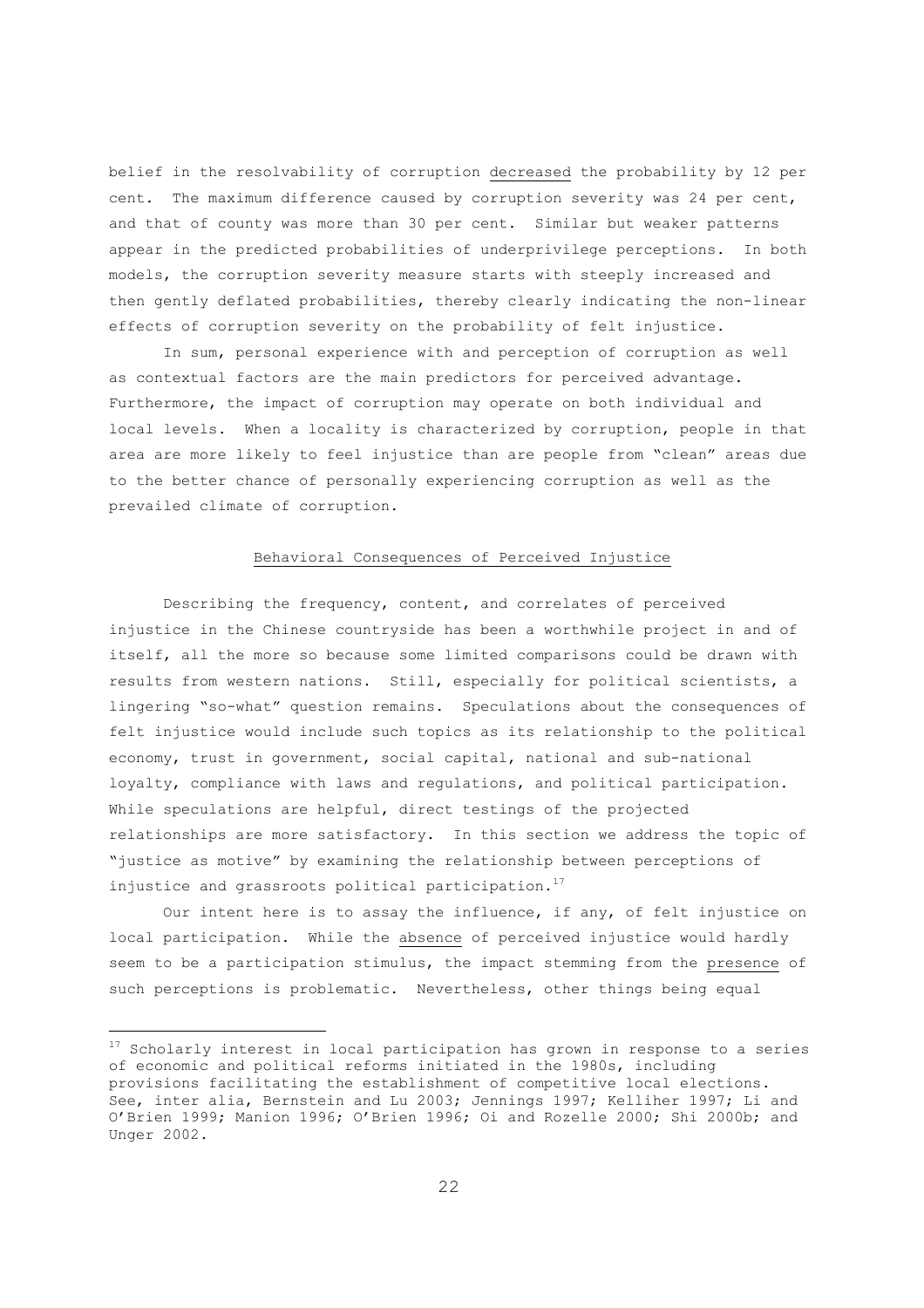(which they seldom are), relative deprivation theory leads to the proposition that individuals seeing injustice would have more incentives to participate. These incentives might stem from particular examples of unfairness that need to be rectified, or from a more generalized conception of injustice that warrants political action. And the actions might be reactive or pro-active (O'Brien 2002a)**.** 

Still, as a substantial literature shows, the various political and non-political outcomes anticipated by relative deprivation theory have frequently failed to be matched by the empirical results (e.g., Kinder and Sears 1985; Walker and Smith 2002). A key reason for so many "failures" seems to rest in the absence of one or more of several preconditions and contingencies in any given research effort (Jost 2004).

Notwithstanding this mixed track record, we constructed a political participation index in order to ascertain if perceptions of group surfeits and deficits had an impact. The component questions and frequencies are presented in Table 7. Only the index scores are used in the analysis.

# **Table 7**

#### **Frequency of Political Participation Acts**

|               | Measure of Participation                                  | % yes |
|---------------|-----------------------------------------------------------|-------|
| Α.            | Have you attended an all-village meeting recently?        | 45.0  |
| B.            | Have you ever contacted a delegate of the county people's | 28.0  |
|               | congress or township people's congress or a member of the |       |
|               | village committee?                                        |       |
| $C_{\bullet}$ | Have you ever worked with other people, including family  | 16.8  |
|               | and relatives, to try to solve some local problems?       |       |
| $D$ .         | Have you ever written a letter to a cadre or offered an   | 15.8  |
|               | opinion or suggestion to a cadre?                         |       |
|               | Summary of political participation index $(0-3)$          |       |
| $0$ .         | None                                                      | 40.7  |
| 1.            | One                                                       | 28.9  |
| 2.            | Two                                                       | 17.1  |
| 3.            | Three-four                                                | 13.2  |

Note: Data are scale weighted; N=883.

Because judgments about overprivilege and underprivilege may not activate participation in the same way, we conducted two sets of analyses,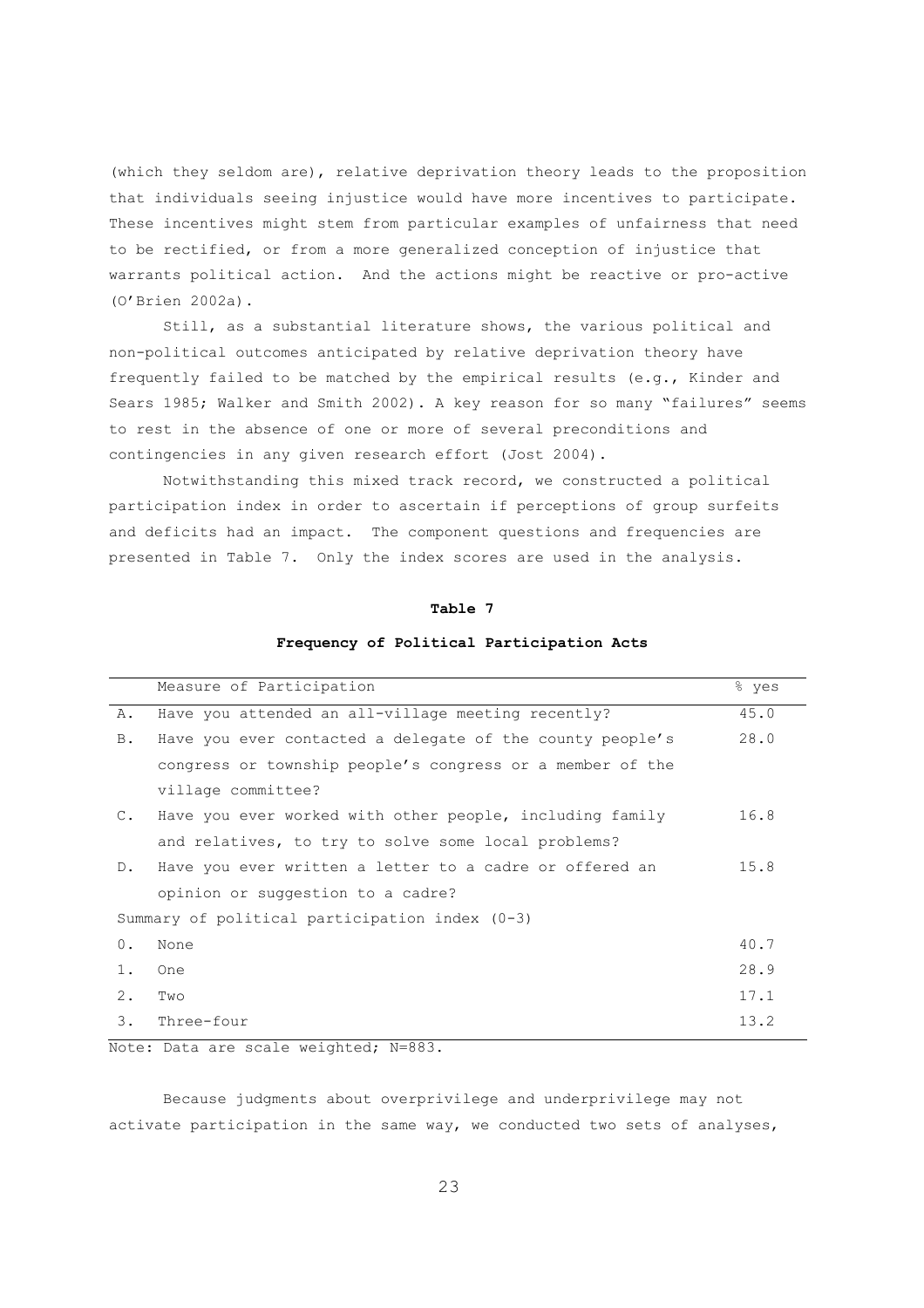one for each type. At the bivariate level, villagers claiming unjust distributions of either type were indeed more politically active than those seeing no unfairness. Whereas 52% of those perceiving overprivilege had performed one or more actions, the same was true of 38% of their opposites (p <.001). Even stronger differences emerged with respect to perceptions of underprivilege, where 57% of those avowing its presence had scores of one or higher compared with but 37% of those denying its presence (p <.001).

Of course these moderately strong differences might disappear when other relevant predictors are held constant. One such cluster includes personal characteristics shown to have substantial impact on a similar participation index in an analysis of the 1990 portion of this project (Jennings 1997). Specifically, more activity was positively associated with education, age<sup>18</sup>, being male, having a second occupation, belonging to the CCP, and having a sense of civic competence.<sup>19</sup> Earlier work had also revealed the importance of context, as crudely represented by county of residence (Jennings 1997). Consequently, a second cluster of other predictors consists of dummy variables for three of the counties, with county D again being the benchmark.

We employed OLS regression analysis to estimate three models evaluating the impact of each type of felt injustice on participation (Table 8). Model 1 restates the simple bivariate relationship; model 2 adds the personal attributes; and the final model adds the county dummies.<sup>20</sup>

-

<sup>18</sup> Because of the typical curvilinear relationship between age and participation, two variables were employed—absolute age and age squared. While the former refers to a linear relationship, the later is used to account for the parabolic shape of the relationship. Both were significant<br>in the earlier work as well as in the present one.

 $19$  This measure is based on responses to this question: "If you heard that leaders of this village/town were considering a measure that you thought unjust or harmful, what do you think you could do about it?" Respondents who said that they would take some sort of action were coded 1, whereas all others, except a handful of "not ascertained," were coded 0.

 $20$  Listwise deletion was used across the three models for each of the two equation sets in order to avoid possible differences in estimates due to modest variation in the Ns across the three models.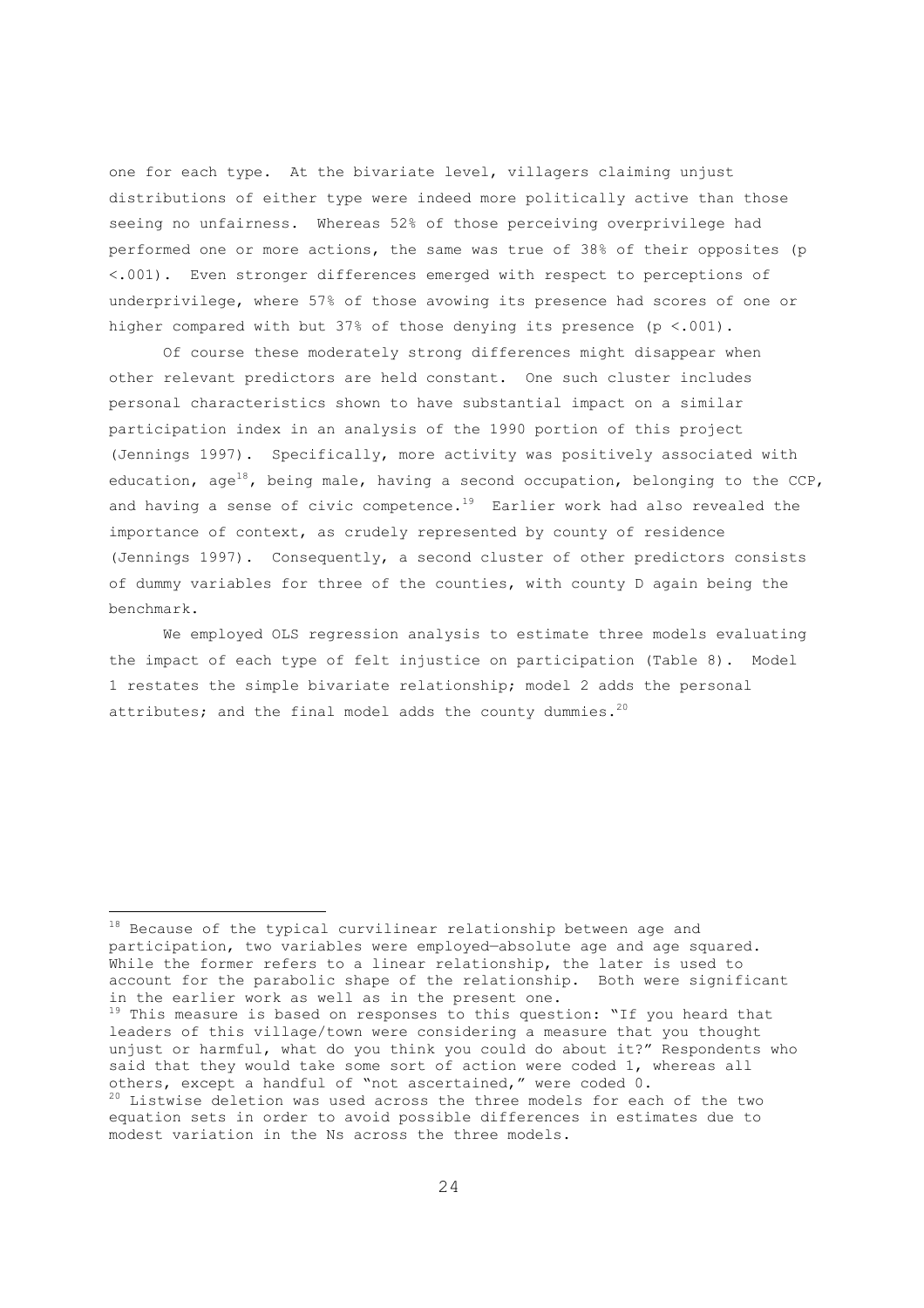# **Table 8**

# **Influence of Perceptions of Injustice on Participation (Index 0-3)**

| Estimates Based on Including Perceptions of: |           |                  |            |           |                   |            |  |
|----------------------------------------------|-----------|------------------|------------|-----------|-------------------|------------|--|
|                                              |           | A. Overprivilege |            |           | B. Underprivilege |            |  |
| Traits                                       | (1)       | (2)              | (3)        | (1)       | (2)               | (3)        |  |
| Perceived                                    | $.334***$ | $.299***$        | $.140*$    | $.357***$ | $.354***$         | $.209***$  |  |
| Injustice (0-1)                              | (.078)    | (.073)           | (.065)     | (.069)    | (.064)            | (.057)     |  |
| Male $(0-1)$                                 |           | $.158*$          | $.154**$   |           | $.174***$         | $.165**$   |  |
|                                              |           | (.067)           | (.059)     |           | (.066)            | (.058)     |  |
| Years of                                     |           | .011             | $.021*$    |           | .014              | $.027**$   |  |
| schooling $(0-13)$                           |           | (.010)           | (.009)     |           | (.010)            | (.009)     |  |
| Age (18-89)                                  |           | $.039**$         | $.040***$  |           | $.041***$         | $.042***$  |  |
|                                              |           | (.012)           | (.010)     |           | (.011)            | (.010)     |  |
| Age squared (*                               |           | $-4.43**$        | $-4.32***$ |           | $-4.53***$        | $-4.42***$ |  |
| $10^{-4}$ )                                  |           | (1.27)           | (1.12)     |           | (1, 27)           | (1.12)     |  |
| Second                                       |           | $.350***$        | $.255***$  |           | $.354***$         | $.253***$  |  |
| occupation (0-1)                             |           | (.080)           | (.071)     |           | (.080)            | (.071)     |  |
| Party member (0-                             |           | $.565***$        | $.617***$  |           | $.539***$         | $.586***$  |  |
| 1)                                           |           | (.111)           | (.099)     |           | (.107)            | (.096)     |  |
| Civic competence                             |           | $.540***$        | $.386***$  |           | $.518***$         | $.383***$  |  |
| $(0-1)$                                      |           | (.063)           | (.057)     |           | (.062)            | (.056)     |  |
| County A $(0-1)$                             |           |                  | .009       |           |                   | $-.073$    |  |
|                                              |           |                  | (.077)     |           |                   | (.077)     |  |
| County B $(0-1)$                             |           |                  | $1.020***$ |           |                   | $.947***$  |  |
|                                              |           |                  | (.076)     |           |                   | (.075)     |  |
| County $C$ (0-1)                             |           |                  | $.490***$  |           |                   | $.478***$  |  |
|                                              |           |                  | (.084)     |           |                   | (.083)     |  |
| Constant                                     | $.583***$ | $-756***$        | $-1.04***$ | $.619***$ | $-.814**$         | $-.10***$  |  |
|                                              | (.068)    | (.281)           | (.254)     | (.056)    | (.277)            | (.251)     |  |
| Adj. $R^2$                                   | .019      | .173             | .356       | .028      | .183              | .358       |  |
| Number of cases                              | 883       | 883              | 883        | 891       | 891               | 891        |  |

Note: Entries are unstandardized regression coefficients, with standard errors in parentheses. Data are unweighted.

\* *p*<.05; \*\* *p*<.01; \*\*\* *p*<.001.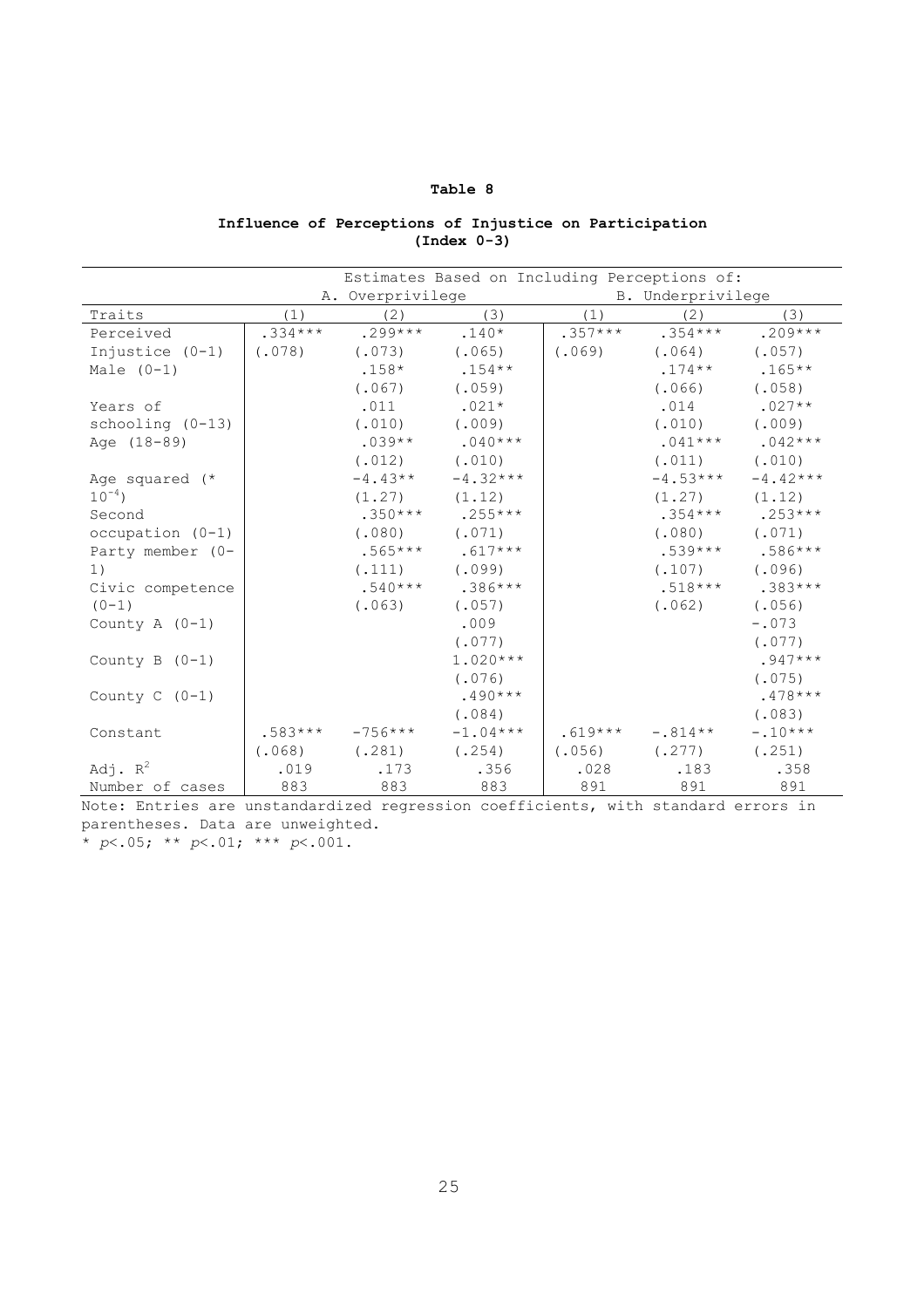Columns 1 and column 4 show that both of the two injustice measures are significantly associated with political participation in the bivariate equations. Rather surprisingly, the addition of the personal attributes cluster does not diminish the vitality of the model that includes perceptions of underprivilege, and has only a slight impact in the model devoted to overprivilege (columns 2 and 4). Clearly, the injustice measures are not "standing in" for the seven individual attributes, all of which themselves have highly significant impacts on participation levels. Taking the county variables into account (columns 3 and 6) does lessen the impact of the injustice measures. Even so, the contribution of overprivilege coefficient remains significant at the 05 level, and that of underprivilege at the .001 level.

Overall, the analysis supports our hypothesis regarding the salutary impact of perceived injustice on political participation. The stronger role of underprivilege perceptions, with an impact about 1.5 times stronger than that of overprivilege perceptions in the final estimates (columns 3 and 6) remains puzzling. To some extent this difference supports our earlier contention that the relationship between judgments about surfeits and deficients is not completely symmetric. We saw that the determinants of perceived injustice differed by type of injustice, and now we see that their contribution to participation differs. Just why the latter occurs is not obvious. One explanation, though, is that the villagers experience more frustration, resentment, and even anger at the sight of their fellow ordinary citizens being denied their just desserts than they do at the sight of others (especially cadres) reaping some unjust rewards.

# Conclusions

We have described the extent and determinants of perceived injustice in the countryside, the nature of the groups viewed as unduly rewarded and deprived, and the degree to which perceptions of injustice promotes political activity. Along the way we were also able to compare these results at certain points with those from western nations and noted the singularity of the Chinese findings. In this final section we relate these results to three larger issues about social injustice: potential conflict in the spheres of justice; the principles of distributive justice being invoked by the villagers; and the relationship between distributive justice and procedural justice.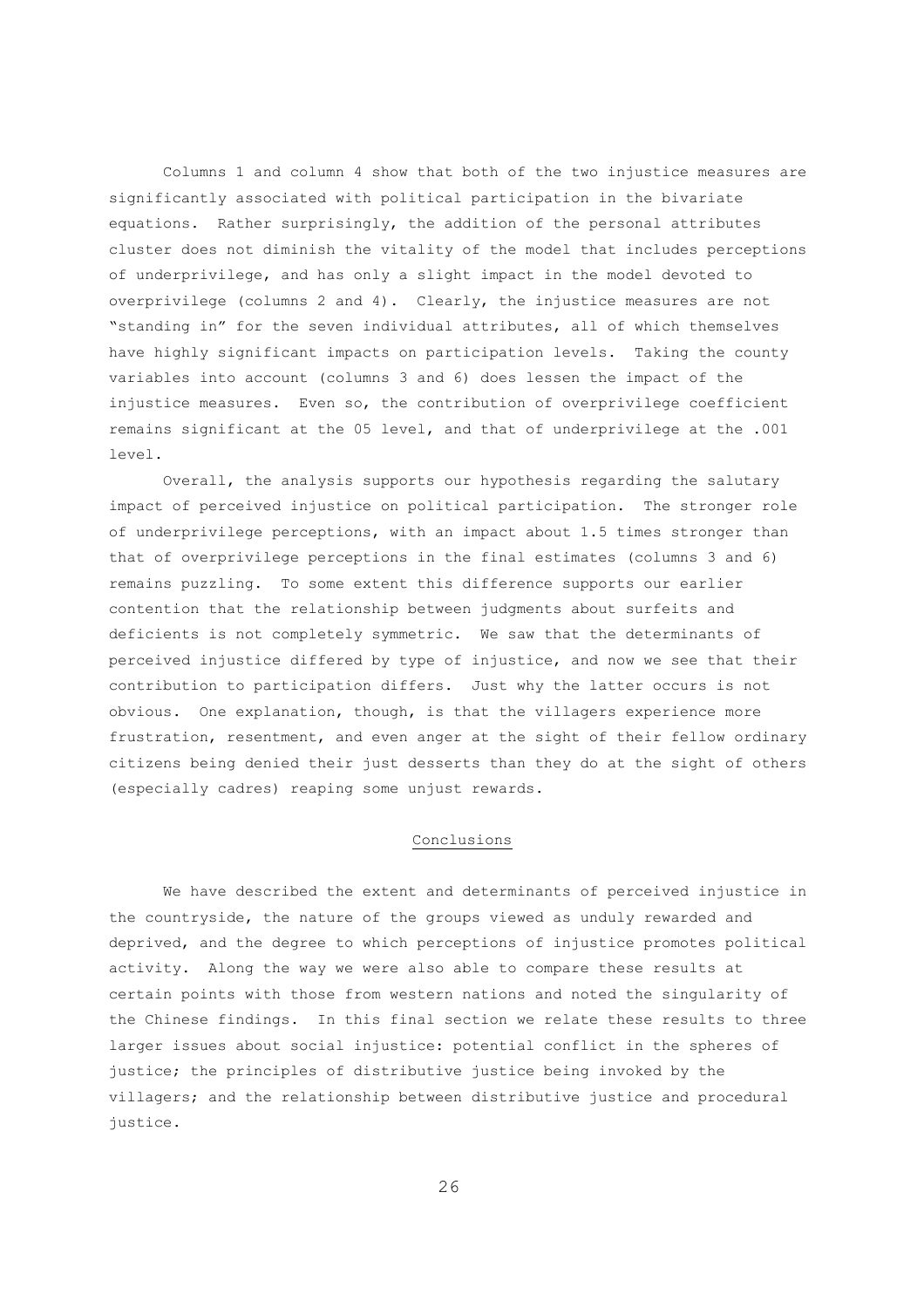1) An especially prominent feature in the portrayal of social injustice in the four counties was the connection drawn between officialdom and undeserved rewards. Outright designations of cadres and other powerful, connected individuals as being unfairly advantaged abounded. By the same token, ordinary people and the peasantry--the heart of the non-cadre population--made up a large segment of the unfairly disadvantaged. The prominence of cadres rest not simply on the perception that they have more of some valued goods, notably money and influence, but that the possession of such goods is not merited. Although perceived ineptness and sheer chance may be factors in such judgments, it appears that favoritism, exploitation, chicanery, and shady dealings on the part of cadres contribute in substantial part to the attributions of overprivilege.

Walzer's (1983) conceptions about complex equality are very relevant here and help explain the popular resentment observed in these results. $21$ Walzer divides the world of justice into spheres. Simple equality in all spheres is neither necessary nor very practical. Given individuals may have some advantage in one or more spheres but be disadvantaged in other spheres. (For present purposes the issue of whether these starting point advantages and disadvantages are "deserved" is irrelevant.) The net result would be complex equality across the various spheres. A key corollary, though, is that individuals should not be able to use their superiority in one sphere to gain advantage in another sphere for which they are not inherently "qualified" to be advantaged. These incursions or invasions can lead to dominance and, at the extreme, tyranny. These illegitimate conversions result in unjust gains and rewards.

Applying these perspectives to the Chinese countryside, the cadres occupy the top rungs in the sphere of government/party. In various ways- mainly via higher education and specialized training--they are in fact usually more qualified than ordinary people for these positions. That would hold true especially for the younger cadres, beneficiaries of the cadre reform movement (e.g., Manion 1993). What the villagers see happening, however, is cadre "invasion" into the sphere of wealth and material goods, an incursion based on the resources attached to their superior positions in the public sphere of government and party.

Economic reform and marketization in the countryside have only served to make such invasions more feasible and attractive. Present and former cadres are quite disproportionately represented in running village and

-

 $^{21}$  My usage of Walzer is informed by Miller's (1995) interpretations.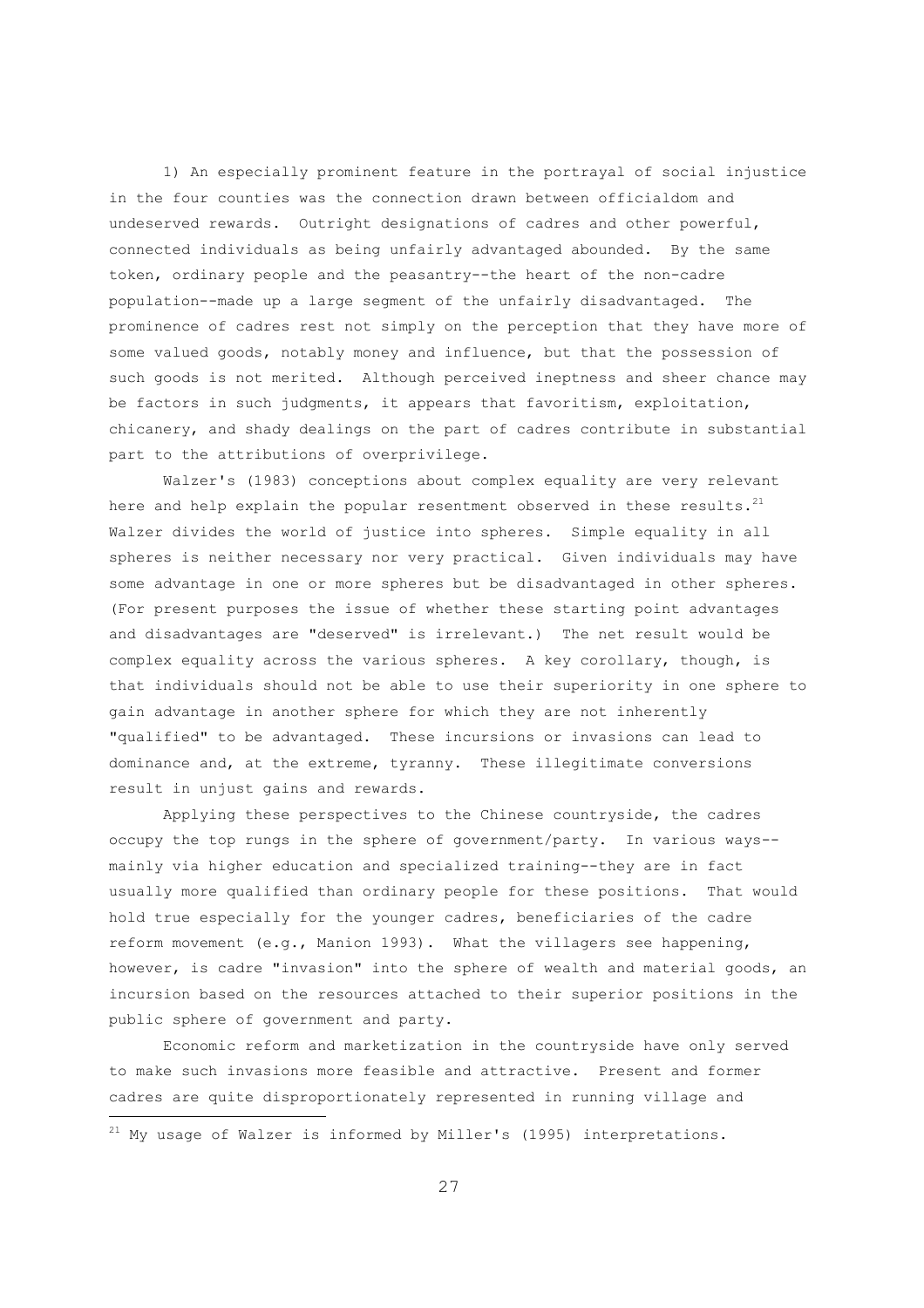township enterprises, have formed alliances with local entrepreneurs, and have in many instances become, in effect, franchise managers and socialist landlords (e.g., Oi 1989, ch. 9; 1999, ch. 7.). Hence the norm of complex equality is clearly violated (as Walzer would expect) and other spheres are unjustly captured. As a result, cadres receive the lion's share of votes for being the most overprivileged. By implication, the common folk receive less.

2) A fundamental aspect of social injustice involves the kinds of principles people employ when making justice appraisals. Three basic standards are generally recognized (Deutsch 1975, 1985; Lerner 1975; Miller 1999). One is the standard of contributions or proportionality (also called equity). People should be rewarded according to how much they contribute, a popular principle in marketplace justice. A second principle is that of need, most famously (though not originally) expressed by Marx's "From each according to his ability, to each according to his need." If certain groups have legitimate needs that are not being met, then they are being unfairly deprived. Similarly, if groups actually receive more than they reasonably need, they are being unfairly advantaged. Redistributive public policies are one response to the need criterion.

A third justice standard is that of equality, which essentially argues that all individuals within a system are entitled to the same certain good regardless of contributions or needs. Violations of that standard can constitute a felt injustice. Citizenship-associated laws, edicts, and rules that bestow on all individuals more or less the same benefits, protections, constraints, punishments, and the like are examples of equality standards.

What do these principles have to say about the perceptions and components of social injustice in the present case? Without much by way of direct measures, we can only make plausible inferences about the kinds of standards the villagers were invoking as they replied to the survey questions. Taking into account the kinds of groups mentioned with respect to each type of injustice, as well as miscellaneous side evidence, the economic aspect of social justice emerges most prominently. That being so, the principles of proportionality and need are those which the villagers were most likely to employ.

With respect to perceptions of surfeits, the principle of proportionality undoubtedly weighed in heavily. Cadres and other highlyplaced individuals were seen as extracting more from the system than they deserved. Widespread beliefs about the presence and intractability of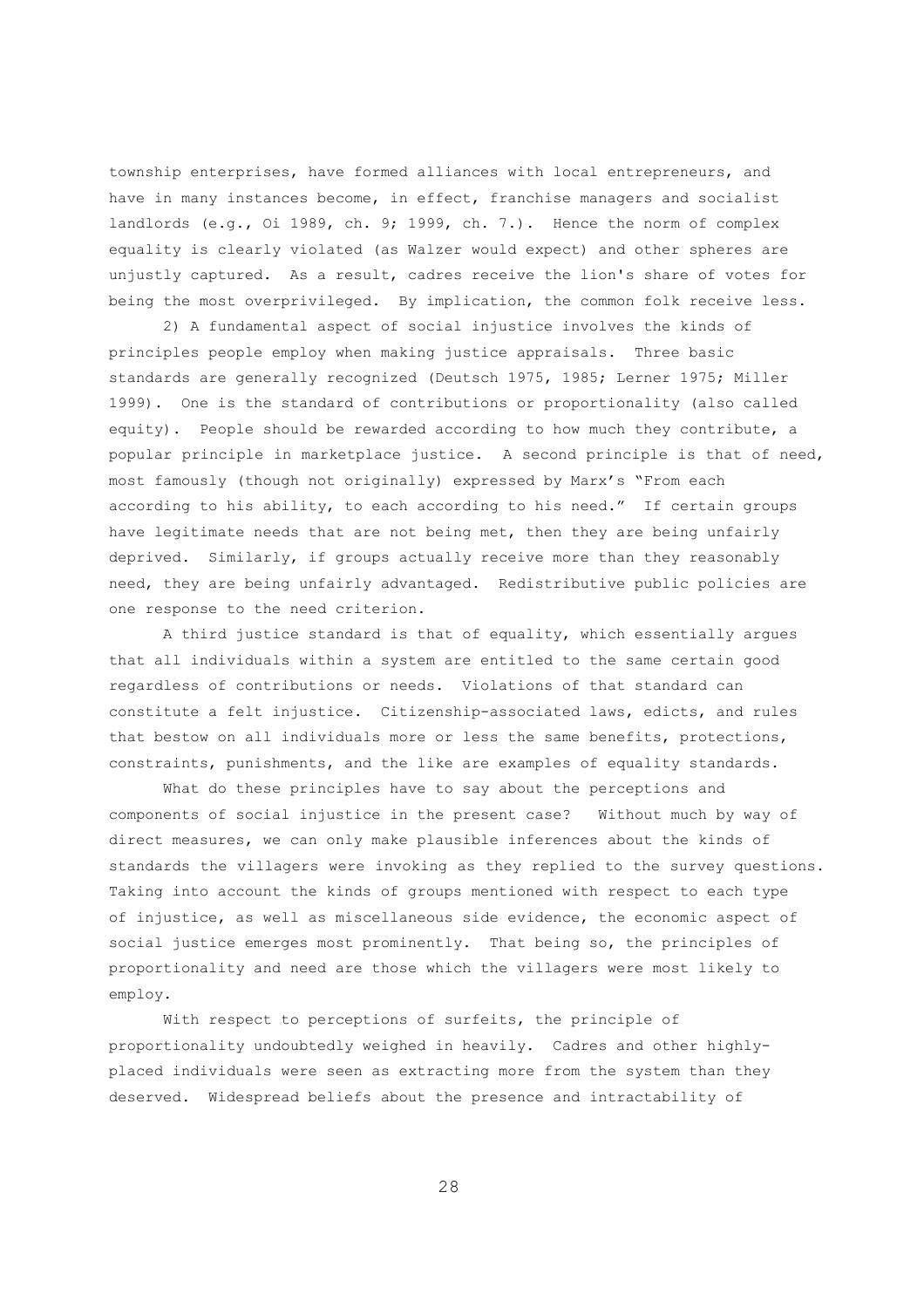corruption lead to the inference that it (corruption) is seen as the vehicle by which the proportionality standard is being transgressed.

It might be argued that the need principle was also being invoked in that excesses were often mentioned in describing the nature of witnessed corruption. That principle, however, seems much more applicable in the case of attributions about underprivilege. Overwhelming references to peasants and honest, hard working, ordinary folks point in that direction. At the same time, the principle of proportionality must have been involved also. From the villages' point of view they are working hard—typically physical labor—with modest rewards and often subject to arbitrary actions on the part of officials. Meanwhile, the well-placed are engaged in non-physical labor and "working the system" to acquire material goods for themselves and favored others. On balance, the proportionality principle appears to have been the one most frequently invoked with respect to both types of perceived injustice.

3) Although this paper has focused on relative deprivation and distributive justice in the Chinese countryside, another broad line of justice scholarship is quite relevant for contemporary developments. Procedural justice deals with how fair and equitable are the arrangements and mechanisms by which distributions are made (e.g., Miller 1999, ch. 5; Tyler et al. 1997, ch. 7). Theoretically and analytically, there is an important distinction to be made between the two. Research dealing with evaluations of political actors and institutions shows that judgments about both distributive and procedural justice enter into such assessments (e.g., Tyler, Rasinski, and McGraw 1985). That is, fairness judgments about how allocations of benefits are made as well as the actual division of those benefits are important in the development of a sense of injustice.

But it is not only that both distributive and procedural justice are important. In practice the two are likely to become commingled as people think about injustice. Or more precisely, perhaps, perceptions about one kind of injustice are likely to influence thoughts about the other type (e.g., Thibaut and Walker 1978; Tyler 1985; Frolich and Oppenheimer 1992). On the one hand, dissatisfaction in the realm of distributive justice may prompt individuals to scrutinize the procedures that are generating what are perceived to be unjust outcomes. On the other hand, suspicions about the way in which goods are allocated may provide the groundwork for doubting the justness of the outcomes.

Movements in China toward political reform at the local level over the past two decades highlight the interconnectedness of substantive and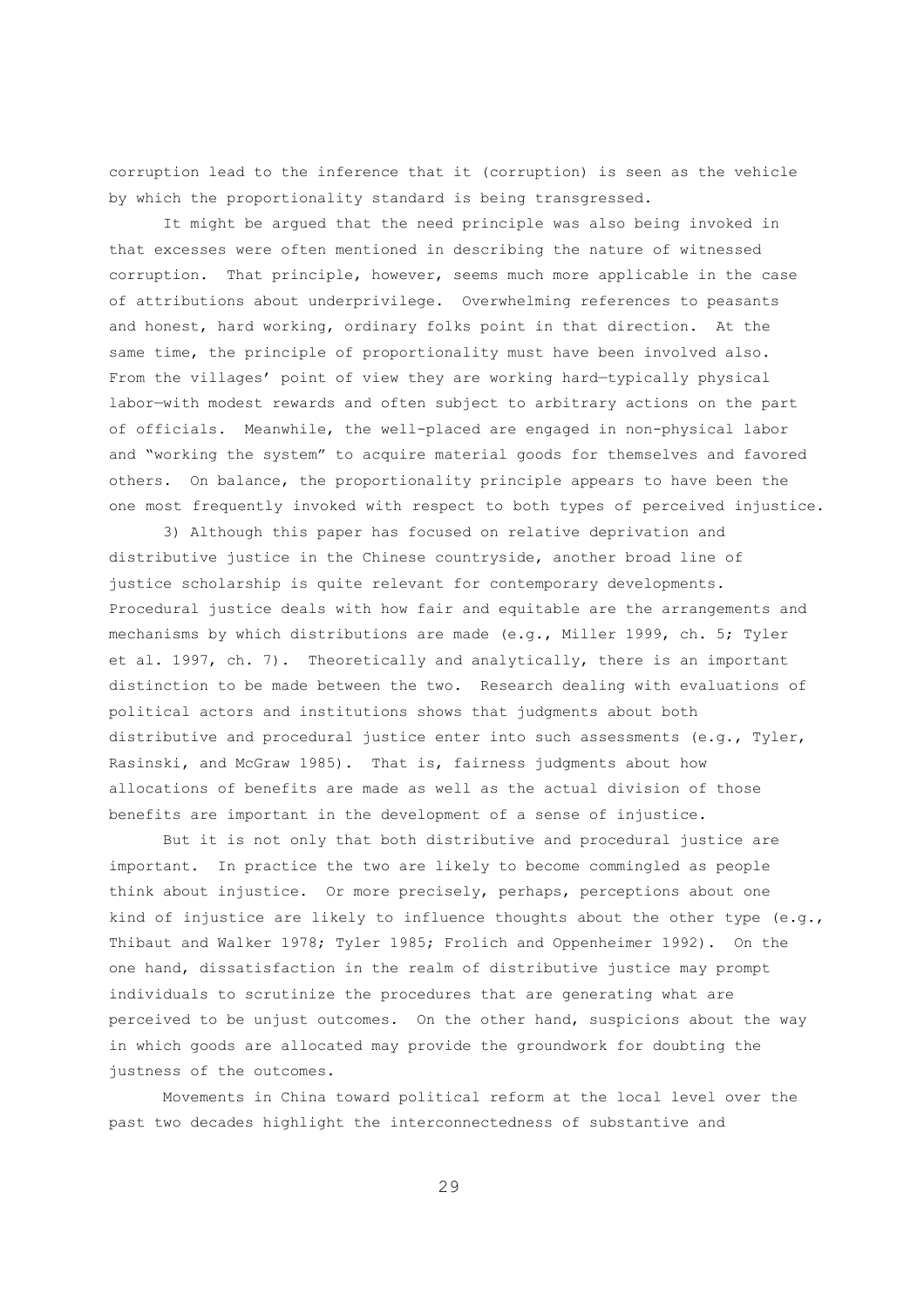procedural justice. The Organic Law of Villagers' Committees was passed in 1987 in a purported move to strengthen and democratize village autonomy. What could be more procedurally just than having open, competitive elections operating under a one person, one vote rule? Haltingly and unevenly, villagers committees have been established and competitive elections have been held, though resistance is common, charges of rigging abound, and postelection consequences remain mixed (e.g., Alpermann 2001; Li and O'Brien 1999; Oi and Rozelle 2000; Kelliher 1997; O'Brien 2002b; Shi 1999, 2000b; Zhong and Chen 2002).

From a manipulative point of view, these innovations can be seen as being designed by the central government to persuade countryside residents that fair and just procedures are being used in the selection of local officials so that they, the residents, will be more satisfied with how the policies handed down from above are being implemented (O'Brien 1994). From a less cynical perspective, these reforms put into the hands of local residents, via the accountability built into the electoral process, the potential of ensuring more responsive and less corrupt local officials. In either event, the connection between distributive and procedural justice is apparent. A task for future research will be to assess whether the democratization process has an impact on the public's perceptions of local injustice.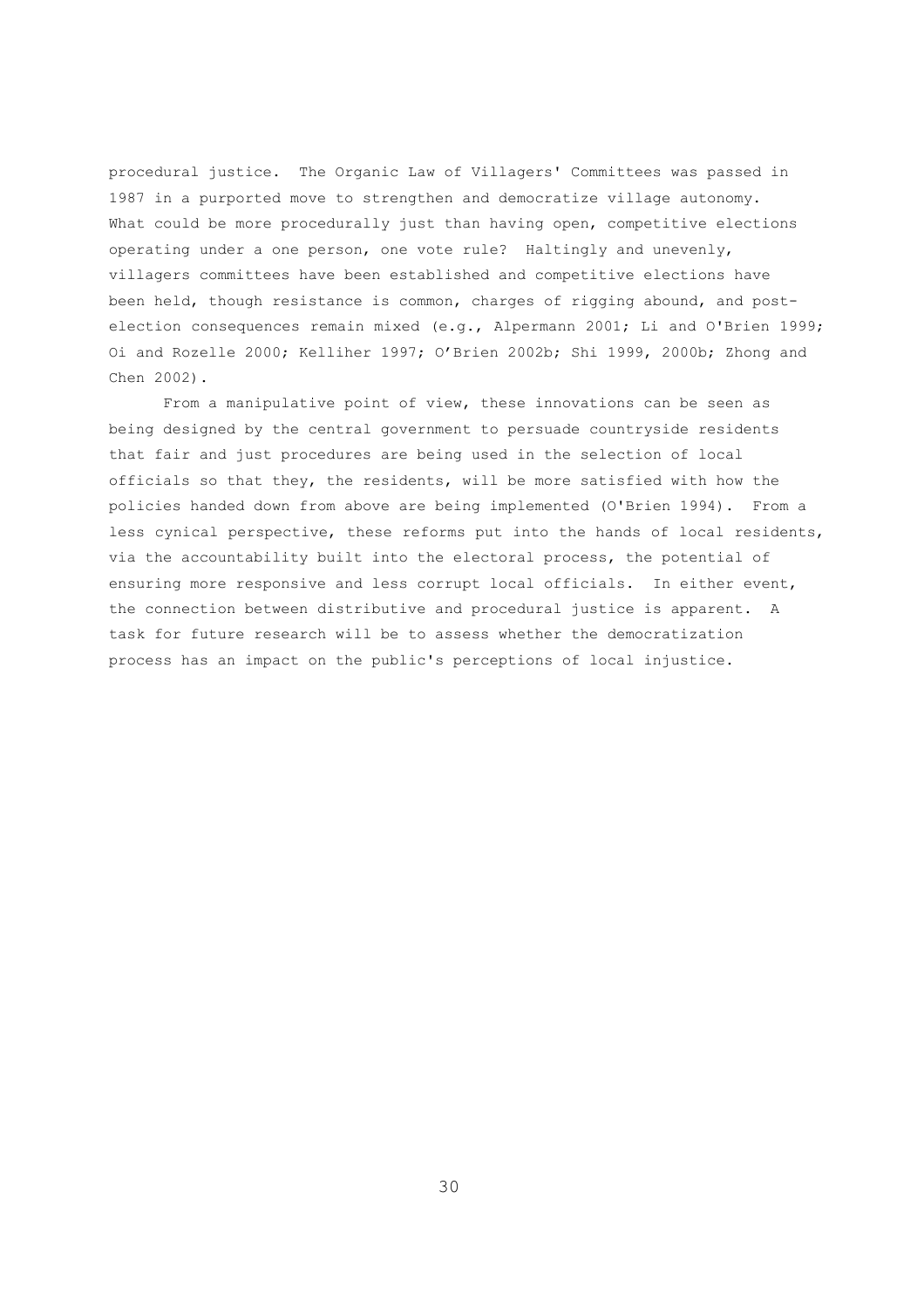#### **Appendix**

## Missing Data

Although fear and intimidation could play a role in the substantial amount of missing data on the two roots questions about social injustice, cognitive limitations pose a much more likely explanation. In terms of cognitive ability, respondents who could not or would not supply a valid response to the questions could be hampered by any one or combinations of the following three factors: 1) they could not comprehend the question or the concepts embodied in the question; 2) they comprehended the intent of the question but lack adequate information for producing a response; 3) they understood the questions and have available information but are either not confident of their answers or, paradoxically, do not render a straightforward yes or no because their conceptions of fairness are too complex.

The formal education received by an individual is an appropriate, although not perfect, measure for one's level of cognitive capability. Presented below are the mean years of schooling reported by respondents for each of the four coded response categories.

|                |      | Yes | Not sure | No  | Don't Know | Total |
|----------------|------|-----|----------|-----|------------|-------|
| Overprivilege  | Mean | 5.8 | 6.7      | 5.1 | 3.7        | 5.2   |
|                | Ν    | 757 | 67       | 203 | 385        | 1411  |
| Underprivilege | Mean | 5.6 | 6.7      | 5.6 | 3.8        | 5.2   |
|                | Ν    | 664 | 43       | 318 | 379        | 1404  |

Average Years of Education by Type of Response:

Don't know (DK) is the predominant contributor to missing data. As expected the educational level of the DK respondents falls far below that of all other response types. Even the minimal difference of 1.4 years (5.1-3.7) is sizeable. Note, however, that the "not sure" respondents have the highest education levels. This finding lends some support to our conjecture that their conceptions of injustice may be too complex for choosing between yes and no. Although they form a small fraction of the missing data components, it is clear that for some purposes the "not sures" should not be lumped together with the DKs.

Education remains a significant predictor of missing data when other demographic characteristics are included in a multivariate analysis. As a result, we feel confident that cognitive ability is a primary determinant of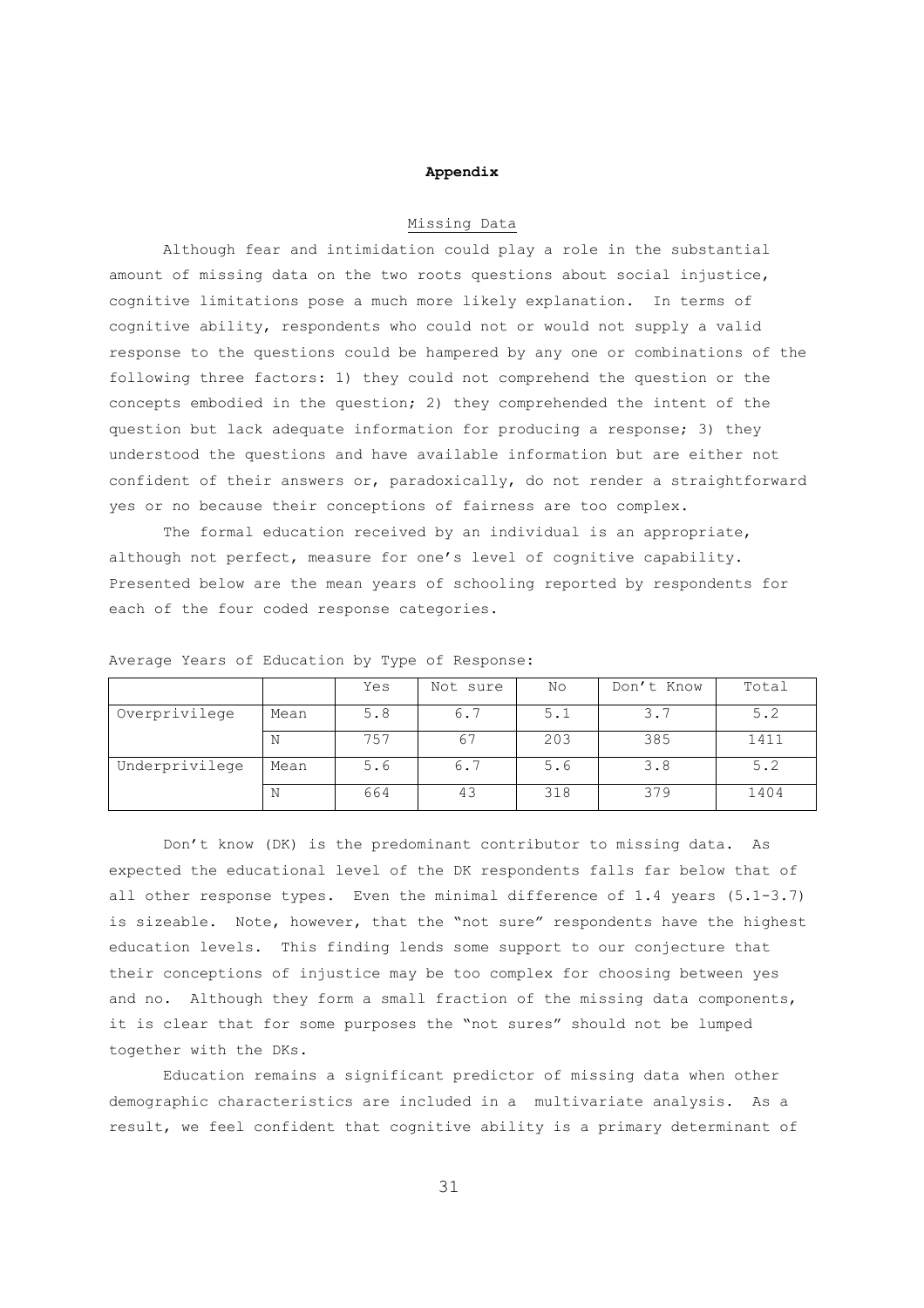DK responses, and hence the large majority of the missing data from these two questions.

In addition to being less well educated, DK respondents were also older, poorer, and more often female. That raises the issue as to whether the deletion of the missing data cases limits our ability to generalize to the targeted population. As shown in Tables 4 and 5, however, none of these individual characteristics associated with DK responses is significantly related to either type of perceived injustice. On balance, then, the potential effects on our findings would seem to be modest.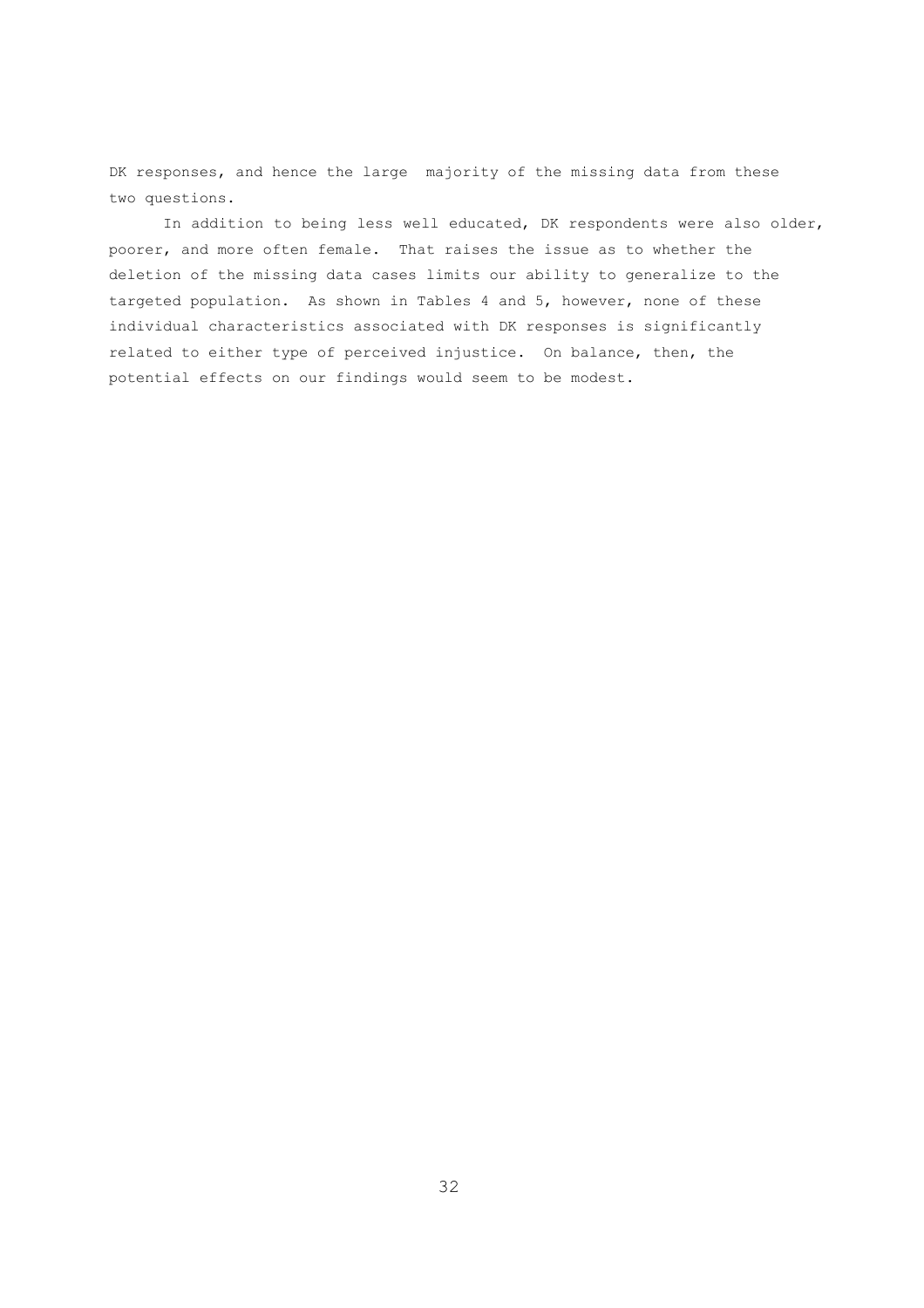#### **References**

- Alpermann, Bjorn. 2001. "The Post-Election Administration of Chinese Villages." *The China Journal* 46 (July): 46-67.
- Alwin, Duane F., Galin Gornev, and Ludmila Khakhulina. 1995. "Comparative Referential Structures, System Legitimacy, and Justice Sentiments: An International Comparison." In James R. Kluegel, David S. Mason, and Bernd Wegener, eds., *Social Justice and Political Change*. New York: Aldine de Gruyter
- Barnes, Samuel H., Max Kaase, et al. 1979a. *Political Action: Mass Participation in Five Western Democracies*. Beverly Hills: Sage Publications.
- Barnes, Samuel H., Max Kaase, et al. 1979b. Political Action: An Eight-Nation Study, 1973-1976 (ICPSR Codebook 7777). Ann Arbor, MI: Inter-University Consortium for Political and Social Research.
- Bernstein, Thomas P., and Xiaobo Lu. 2003. *Taxation without Representation in Contemporary Rural China*. Cambridge: Cambridge University Press.
- Brickman, Philip, Robert Folger, Erica Goode, and Yaacov Schul. 1981. "Micro and Macro Justice." In Melvin J. Lerner and S.C. Lerner, eds., *The Justice Motive in Social Behavior*. New York: Plenum.
- Cohen, Myron. 1993. "Cultural and Political Inventions in Modern China: the Case of the Chinese 'Peasant'." *Daedalus* 122 (Spring): 151-70.
- Crosby, Faye, and A. Miren. Gonzalez-Intal. 1984. "Relative Deprivation and Equity Theories: Felt Injustice and the Undeserved Benefits of Others." In Robert Folger, ed., *The Sense of Injustice*. New York: Plenum Press.
- Deutsch. Morton. 1975. "Equity, Equality, and Need: What Determines Which Value Will be Used as the Basis of Distributive Justice?" *Journal of Social Issues* 31: 137-49.
- Deutsch, Morton. 1985. *Distributive Justice: A Social-Psychological Perspective*. New Haven: Yale University Press.
- Elster, Jon. 1995. "The Empirical Study of Justice." In David Miller and Michael Walzer, eds., *Pluralism, Justice, and Equality*. Oxford: Oxford University Press.
- Frolich, Norman., and Oppenheimer, Joseph A. 1992. *Choosing Justice*. Berkeley: University of California Press.
- Hochschild, Jennifer L. 1981. *What's Fair? American Beliefs about Distributive Justice*. Cambridge: Harvard University Press.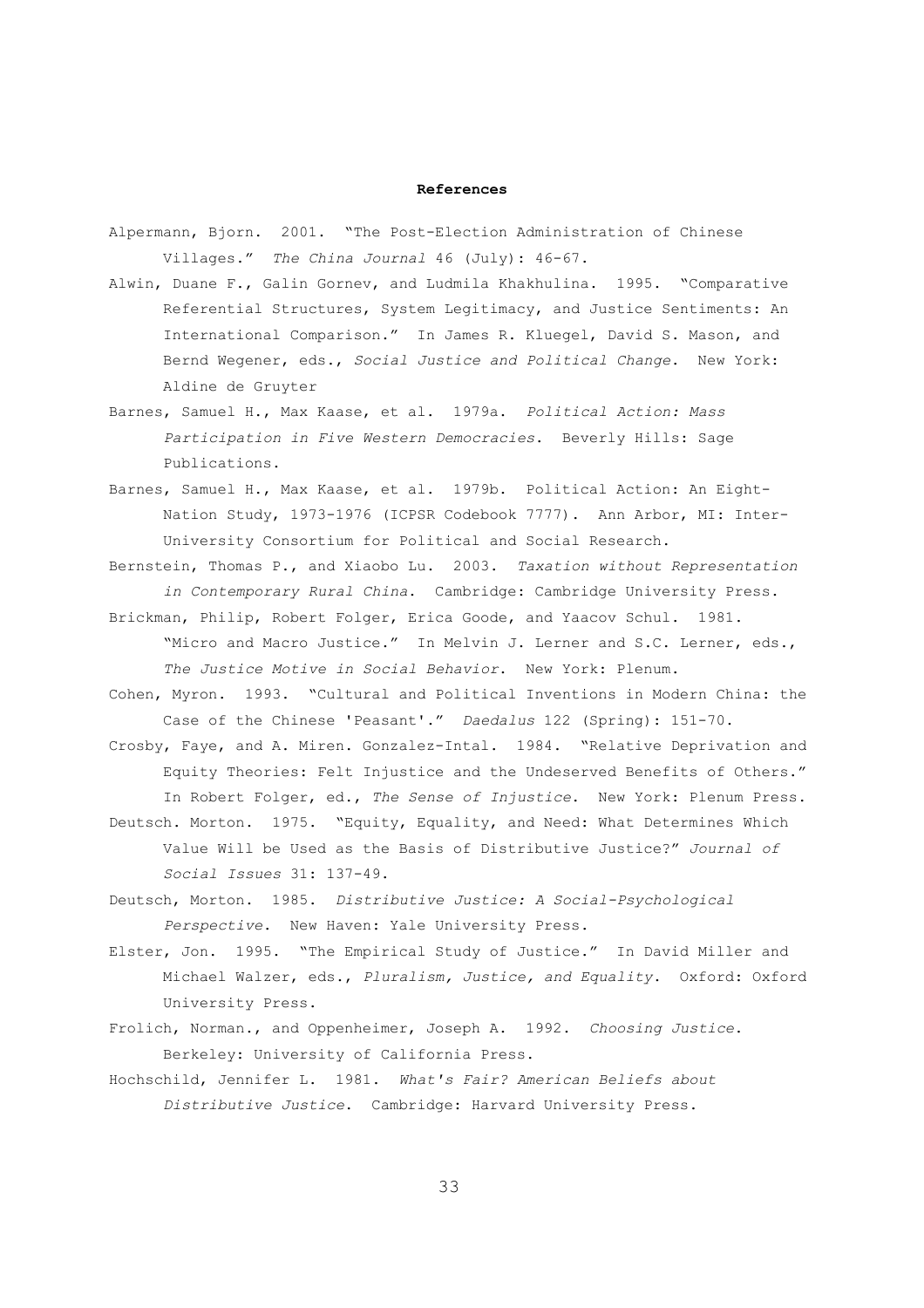- Jacobs, J. Bruce. 1991. "Elections in China." *Australian Journal of Chinese Affairs* 25 (January): 171-99.
- Jennings, M. Kent. 1989. "Perceptions of Social Injustice." In M. Kent Jennings, Jan van Deth, et al., *Continuities in Political Action: A Longitudinal Study of Political Orientations in Three Western Democracies*. Berlin: DeGruyter.
- Jennings, M. Kent. 1997. "Political Participation in the Chinese Countryside." *American Political Science Review* 91 (June): 361-72.
- Jost, John T. 2004 Review of *Relative Deprivation: Specification, Development, and Integration* (Cambridge: Cambridge University Press, 2002), in *Political Psychology* 25 (August): 668-73.
- Kelliher, Daniel. 1997. "The Chinese Debate over Village Self-Government." *The China Journal* 37 (January): 63-86.
- Kluegel, James R., and Petr Mateju. 1995. "Egalitarian vs. Inegalitarian Principles of Distributive Justice." In James R. Kluegel, David S. Mason, and Bernd Wegener, eds., *Social Justice and Political Change*. New York: Aldine deGruyter.
- Lerner, Melvin. 1975. "The Justice Motive in Social Behavior: Introduction." *Journal of Social Issues* 31: 1-19.
- Lerner, Melvin. 1980. *The Belief in a Just World*. New York: Plenum. Li, Lianjiang, and Kevin J. O'Brien. 1996. "Villagers and Popular Resistance in Contemporary China." *Modern China* 22 (January): 40-55.
- Li, Lianjiang, and Kevin J. O'Brien. 1999. "The Struggle over Village Elections." In Roderick MacFarquhar and Merle Goldman, eds., *The Paradox of China's Post-Mao Reforms*. Cambridge: Harvard Univ. Press.
- Liu, Alan P.L. 1996. *Mass Politics in the People's Republic*. Boulder, CO: Westview Press.
- Manion, Melanie. 1993. *Retirement of Revolutionaries in China: Public Policies, Social Norms, and Private Interests*. Princeton: Princeton University Press.
- Manion, Melanie. 1996. "The Electoral Connection in the Chinese Countryside." *American Political Science Review* 90 (December): 736-48.
- Mason, David S. 1995. "Justice, Socialism, and Participation in the Postcommunist States." In James R. Kluegel, David S. Mason, and Bernd Wegener, eds, *Social Justice and Political Change*. New York: Aldine de Gruyter.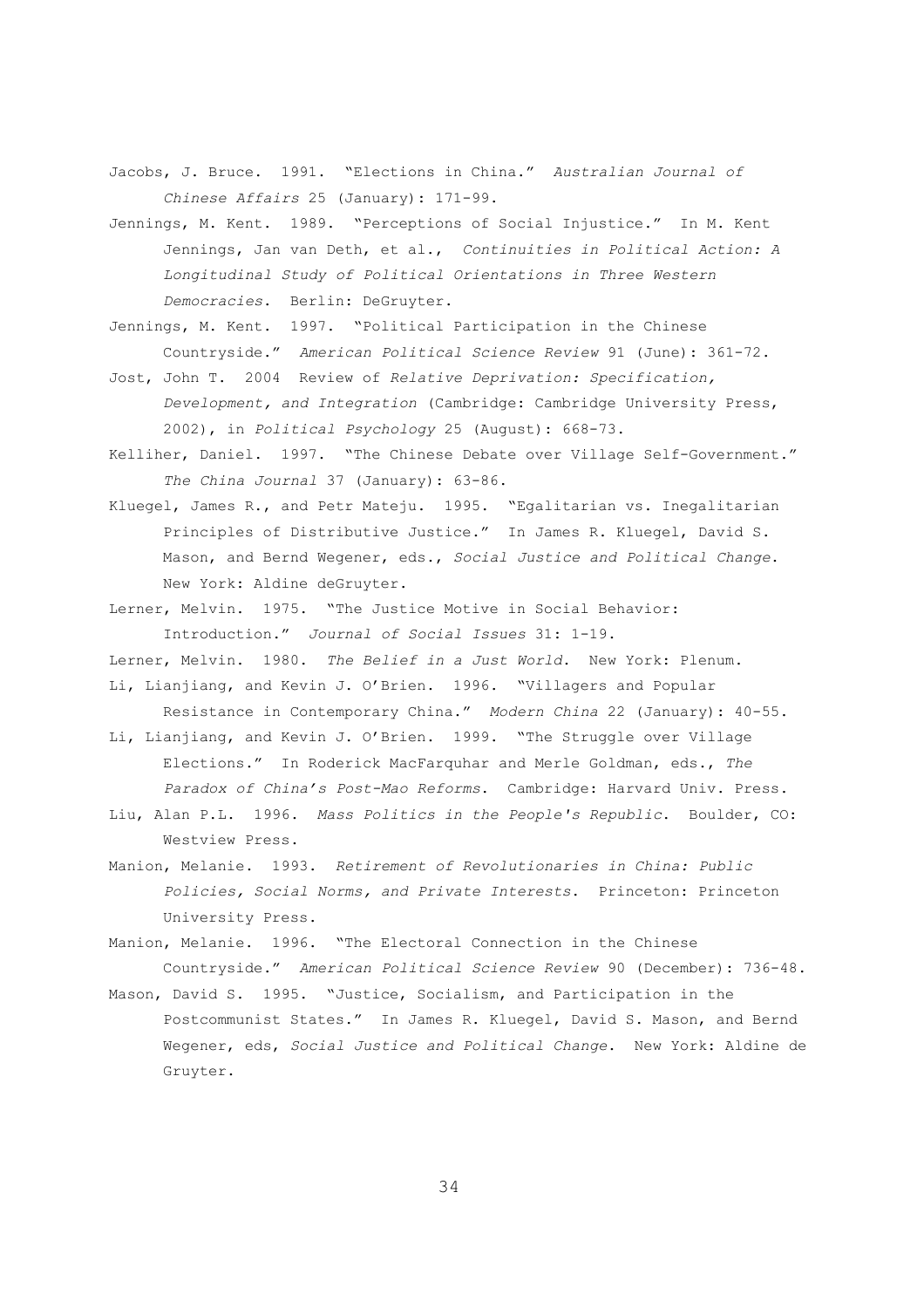- Miller, David. 1995. "Introduction" and "Complex Equality." In David Miller and Michael Walzer, eds., *Pluralism, Justice, and Equality*. Oxford: Oxford University Press.
- Miller, David. 1999. *Principles of Social Justice*. Cambridge: Harvard University Press.
- O'Brien, Kevin. 1994. "Implementing Political Reform in China's Villages." *Australian Journal of Chinese Affairs* 23 (July): 33-59.
- O'Brien, Kevin J. 1996. "Rightful Resistance." *World Politics* 49 (October):  $31 - 55$ .
- O'Brien, Kevin J. 2002a. "Review Essay: Collective Action in the Chinese Countryside." *The China Journal* 48 (July): 139-54.
- O'Brien, Kevin J. 2002b. "Villagers, Elections, and Citizenship." In Merle Goldman and Elizabeth J. Perry eds., *Changing Meanings of Citizenship in Modern China*. Cambridge: Harvard University Press
- Oi, Jean C. 1989. *State and Peasant in Contemporary China: The Political Economy of Village Government*. Berkeley: Univ. of California Press.
- Oi, Jean C. 1999. *Rural China Takes Off: Institutional Foundations of Economic Reform*. Berkeley: University of California Press.
- Oi, Jean C., and Scott Rozelle. 2000. "Elections and Power: the Locus of Decision Making in Chinese Villages." *China Quarterly* 162 (June): 162:513-39.
- Pei, Minxin. 1994. *From Reform to Revolution: the Demise of Communism in China and the Soviet Union*. Cambridge: Harvard University Press.
- Rasinski, Kenneth A. 1987. "What's Fair is Fair--or Is It? Value Differences underlying Views about Social Justice." *Journal of Personality and Social Psychology* 53: 201-211.
- Runciman, W. G. 1966. *Relative Deprivation and Social Justice*. Berkeley: University of California Press.
- Kinder, Donald R. and David O. Sears. 1985. "Public Opinion and Political Action," in Gardner Lindzey and Elliot Aronson eds., *The Handbook of Social Psychology*, Vol. II, 3rd ed. New York: Random House.
- Shi, Tianjian. 1996. "Survey Research in China." In Michael X Delli-Carpini, Leonie Huddy, and Robert Y. Shapiro, eds., *Research in Micropolitics*, Vol V, New Directions in Political Psychology. Greenwich, CT: JAI Press.
- Shi, Tianjian. 1999. "Village Committee Elections in China: Institutionalist Tactics for Democracy." *World Politics* (April): 385- 412.